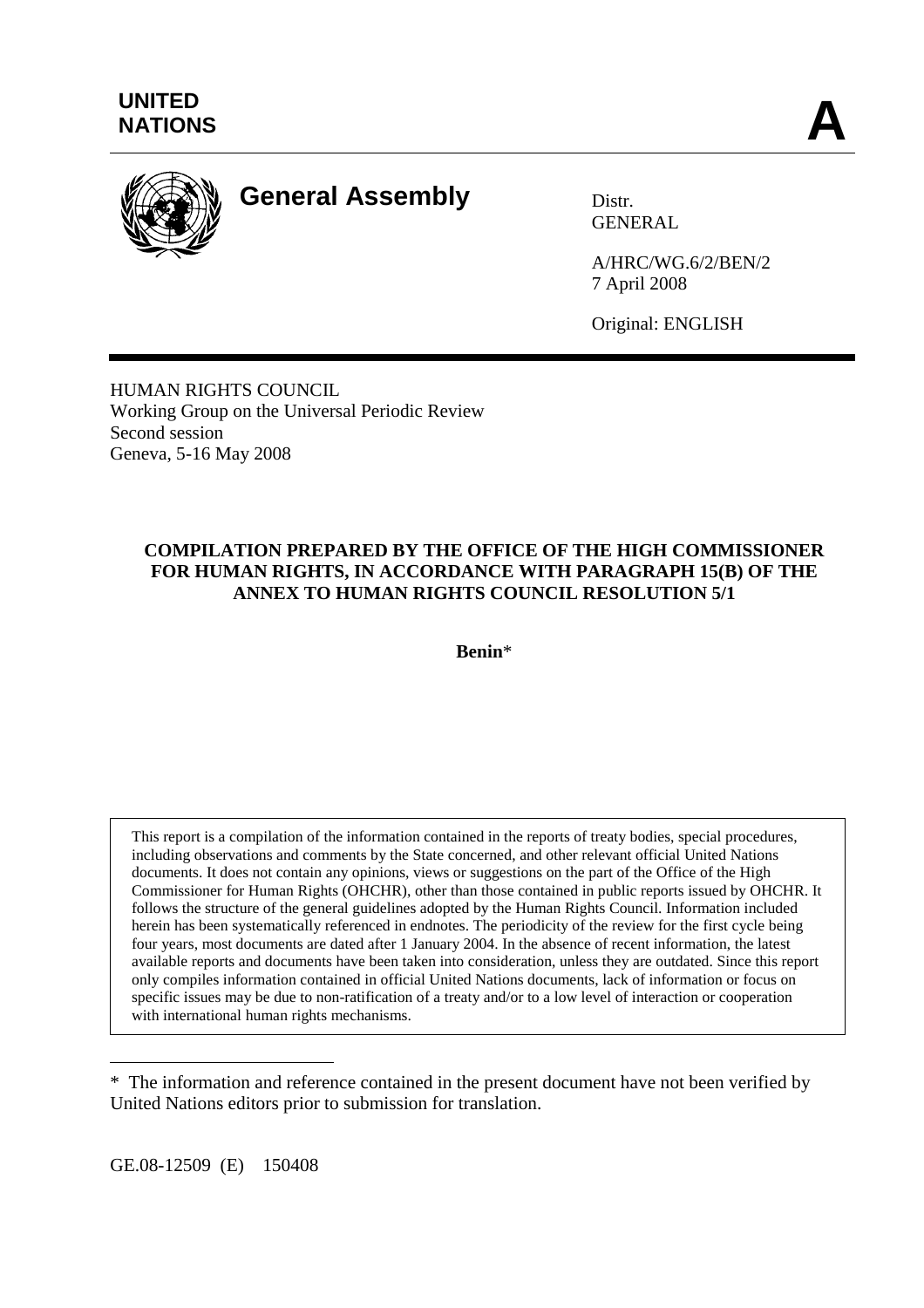# **I. BACKGROUND AND FRAMEWORK**

#### **A. Scope of international obligations1**

| Core universal human rights<br>treaties <sup>2</sup>                                                                                                                                       | Date of ratification,<br><i>accession or</i><br>succession | Declarations/<br>reservations         | Recognition of specific competences of<br>treaty bodies                                                        |
|--------------------------------------------------------------------------------------------------------------------------------------------------------------------------------------------|------------------------------------------------------------|---------------------------------------|----------------------------------------------------------------------------------------------------------------|
| <b>ICERD</b>                                                                                                                                                                               | 30 November 2001                                           | None                                  | Individual complaints (art. 14): No                                                                            |
| <b>ICESCR</b>                                                                                                                                                                              | 12 March 1992                                              | None                                  |                                                                                                                |
| <b>ICCPR</b>                                                                                                                                                                               | 12 March 1992                                              | None                                  | Inter-State complaints (art. 41): No                                                                           |
| <b>ICCPR-OP1</b>                                                                                                                                                                           | 12 March 1992                                              | None                                  |                                                                                                                |
| <b>CEDAW</b>                                                                                                                                                                               | 12 March 1992                                              | None                                  |                                                                                                                |
| <b>CAT</b>                                                                                                                                                                                 | 12 March 1992                                              |                                       | Inter-State complaints (art. 21): No<br>Individual complaints (art. 22): No<br>Inquiry procedure (art. 20): No |
| OP-CAT                                                                                                                                                                                     | 20 September 2006                                          | None                                  |                                                                                                                |
| <b>CRC</b>                                                                                                                                                                                 | 3 January 1990                                             | None                                  |                                                                                                                |
| CRC-OP-AC                                                                                                                                                                                  | 31 January 2005                                            | Yes <sup>3</sup>                      |                                                                                                                |
| CRC-OP-SC                                                                                                                                                                                  | 31 January 2005                                            | None                                  |                                                                                                                |
| Core treaties to which Benin is not a party: ICCPR-OP 2, OP-CEDAW (signature only, 2000), ICRMW<br>(signature only, 2005), CPD (signature only, 2008), CPD-OP (signature only, 2008), CED. |                                                            |                                       |                                                                                                                |
| Other main relevant international instruments                                                                                                                                              |                                                            | Ratification, accession or succession |                                                                                                                |
| Convention on the Prevention and Punishment of the Crime of Genocide                                                                                                                       |                                                            |                                       | N <sub>0</sub>                                                                                                 |
| Rome Statute of the International Criminal Court                                                                                                                                           |                                                            |                                       | <b>Yes</b>                                                                                                     |
| Palermo Protocol <sup>4</sup>                                                                                                                                                              |                                                            |                                       | Yes                                                                                                            |
| Refugees and stateless persons <sup>5</sup>                                                                                                                                                |                                                            |                                       | Yes                                                                                                            |
| Geneva Conventions of 12 August 1949 and Additional Protocols thereto <sup>6</sup>                                                                                                         |                                                            |                                       | Yes, except Protocol III                                                                                       |
| ILO fundamental conventions <sup>7</sup>                                                                                                                                                   |                                                            |                                       | Yes                                                                                                            |
| UNESCO Convention against Discrimination in Education                                                                                                                                      |                                                            |                                       | Yes                                                                                                            |

1. The Committee on the Elimination of Discrimination against Women (CEDAW) in 2005, the Committee on the Rights of the Child (CRC) in 2006 and the Committee against Torture (CAT) in 2007, welcomed the ratification of or accession to: the two OP-CRC, the OP-CAT, the OP-CEDAW, the Rome Statute of the International Criminal Court, the ILO Conventions No. 138 and 182, the Palermo Protocol and the Protocol against the smuggling of Migrants by Land, Sea and Air and the Protocol against the Illicit Manufacturing of and Trafficking in Firearms, their Parts and Components and Ammunition.**<sup>8</sup>** CEDAW encouraged Benin to ratify the ICRMW.**<sup>9</sup>**

#### **B. Constitutional and legislative framework**

2. In 2002, the Committee on Economic, Social and Cultural Rights (CESCR) welcomed the fact that the Constitution (1990) contains a section devoted to human rights, including certain economic, social and cultural rights.**<sup>10</sup>** In 2005, CEDAW welcomed the recent legislative reforms to eliminate discrimination against women, including the adoption of law No. 3 of 2003 prohibiting the practice of female genital mutilation and the Personal and Family Code of 2004.**<sup>11</sup>** Similar acknowledgment was made by the Human Rights Committee (HR Committee) in 2004**<sup>12</sup>** and by CAT**<sup>13</sup>** in 2007. In 2006, CRC welcomed the adoption of several laws and regulations aimed at protecting and promoting the rights of children**14** and recommended that Benin continue to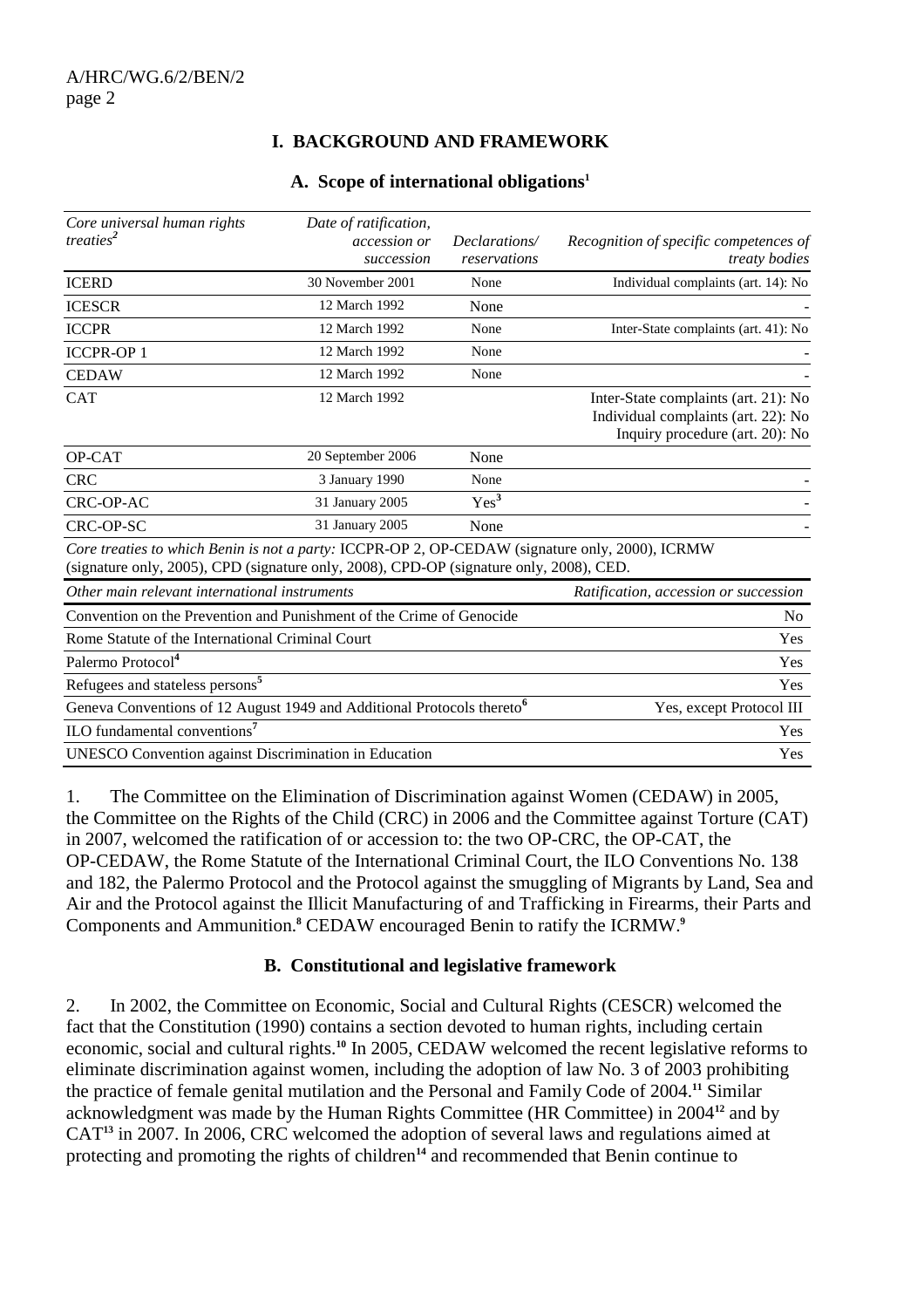strengthen its efforts to provide better legal protection for children and ensure that relevant domestic laws are in full conformity with the Convention. It further recommended that Benin expedite the adoption of the Children's Code and the revision of the Penal Code and the Penal Procedure Code.**<sup>15</sup>**

#### **C. Institutional and human rights structure**

3. In 2004, the HR Committee noted with satisfaction that individuals are able to bring matters before the Constitutional Court in a simple procedure and that the Court has a role to play in protecting fundamental rights.**<sup>16</sup>** However, it noted with concern that the individual complaint procedure before the Constitutional Court is largely unknown to the public and that the Court's decisions are not subject to a follow-up procedure. It recommended Benin to raise awareness on the opportunities people have to bring matters before the Constitutional Court; to ensure that the Court's decisions are enforced and contemplate the establishment of a body to follow up the Court's decisions.**<sup>17</sup>** Also, the HR Committee**<sup>18</sup>** noted with concern that the Beninese Commission on Human Rights is no longer operational and that no measures were taken to enable it to function effectively. It recommended setting up a national human rights institution, in accordance with the Paris Principles. In 2007, CAT made a similar recommendation.**<sup>19</sup>** Also, in 2006, the CRC regretted the absence of an independent and child-sensitive structure with a mandate that includes the power to receive and address individual complaints of alleged violations of the rights of the child.**<sup>20</sup>**

#### **D. Policy measures**

4. In 2006, CRC was concerned that Benin had not yet adopted a national plan of action for children and recommended that a National Policy and Strategy on Child Protection be adopted.**<sup>21</sup>** CRC further recommended that Benin continue and strengthen its efforts to improve the coherency and coordination of all the activities for the implementation of the Convention so as to ensure effective coordination among central and local authorities as well as cooperation with children, young people, parents and non-governmental organizations.**<sup>22</sup>** In 2004, the HR Committee**<sup>23</sup>** noted the efforts made by Benin to increase public awareness of human rights but was concerned that these efforts have been limited. It recommended that, as expressly stipulated in article 40 of the Constitution, Benin integrate human rights education in the primary, secondary, higher and vocational education curricula.

### **II. PROMOTION AND PROTECTION OF HUMAN RIGHTS ON THE GROUND**

**A. Cooperation with human rights mechanisms** 

| Treaty body <sup>24</sup> | Latest report<br>submitted and<br>considered | Latest concluding<br>observations | <i>Follow-up</i><br>response | Reporting status                                                                  |
|---------------------------|----------------------------------------------|-----------------------------------|------------------------------|-----------------------------------------------------------------------------------|
| <b>CERD</b>               |                                              |                                   |                              | Initial report to third reports overdue since<br>2002, 2004 and 2006 respectively |
| <b>CESCR</b>              | 2001                                         | June 2002                         |                              | Second report due in 2007                                                         |
| <b>HR</b> Committee       | 2004                                         | December 2004                     | Overdue since<br>2005        | Second report due in 2008                                                         |
| <b>CEDAW</b>              | 2002                                         | <b>July 2005</b>                  |                              | Fourth report overdue since 2005                                                  |
| <b>CAT</b>                | 2005                                         | November 2007                     | November 2008                | Third report due in 2011                                                          |
| <b>CRC</b>                | 2005                                         | September 2006                    |                              | Third to fifth reports due in 2011                                                |
| OP-CRC-AC                 |                                              |                                   |                              | Initial report was due in 2007                                                    |
| OP-CRC-SC                 |                                              |                                   |                              | Initial report was due in 2007                                                    |

#### **1. Cooperation with treaty bodies**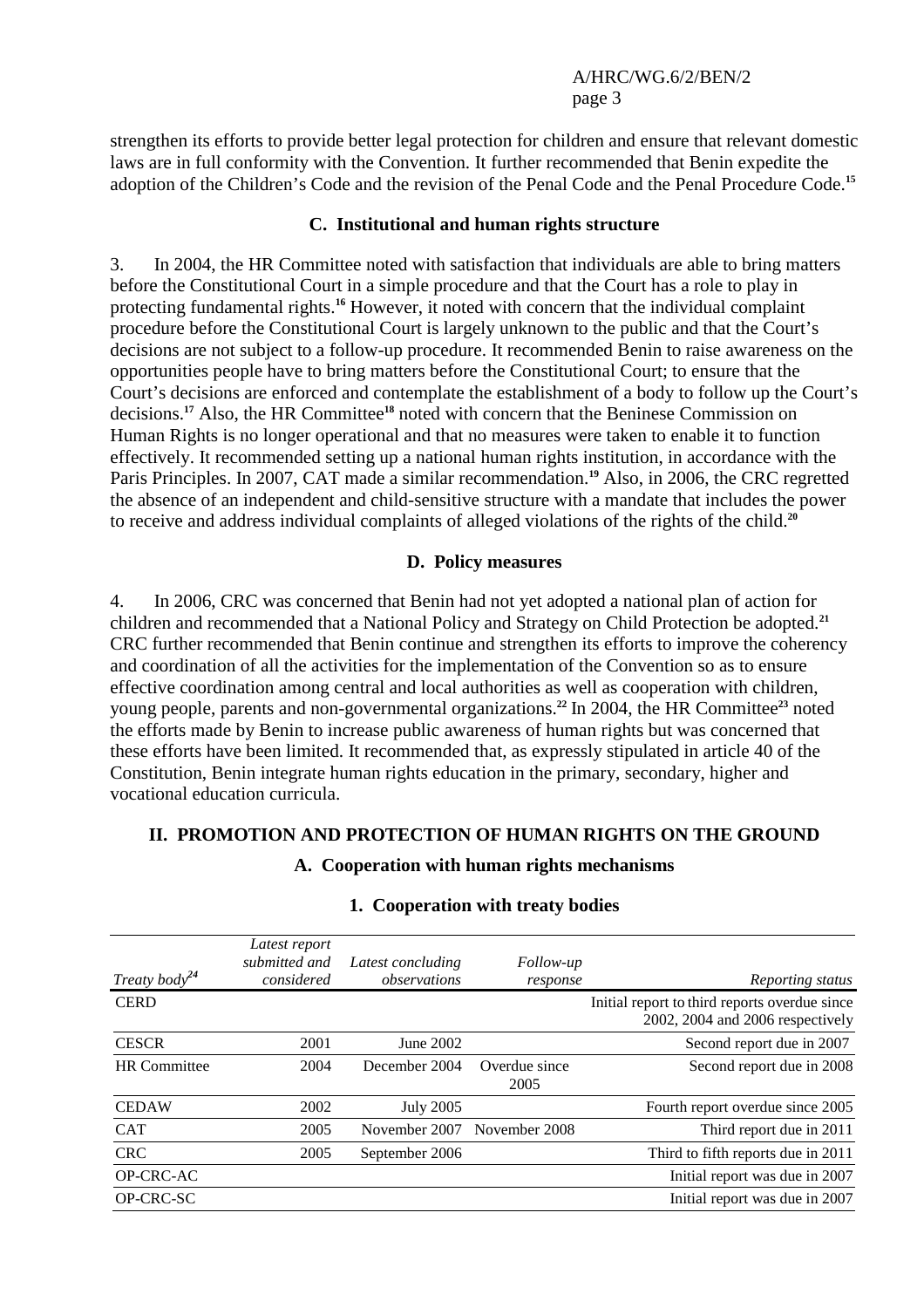#### 5. The Sub-Committee on Prevention of Torture will undertake a mission to Benin in May 2008.

| Standing invitation                                                         | No.                                                                                                                                                                                                                                                                                       |  |
|-----------------------------------------------------------------------------|-------------------------------------------------------------------------------------------------------------------------------------------------------------------------------------------------------------------------------------------------------------------------------------------|--|
| Latest visits or mission<br>reports                                         | None.                                                                                                                                                                                                                                                                                     |  |
| Visits agreed upon in<br>principle                                          | None.                                                                                                                                                                                                                                                                                     |  |
| Visits requested and not<br>yet agreed upon                                 | None.                                                                                                                                                                                                                                                                                     |  |
| Facilitation/cooperation<br><i>during missions</i>                          | $N/A$ .                                                                                                                                                                                                                                                                                   |  |
| Follow-up to visits                                                         | $N/A$ .                                                                                                                                                                                                                                                                                   |  |
| Responses to letters of<br>allegations and urgent<br>appeals                | Between 1 January 2004 and 31 December 2007, a total of 3 communications were sent to<br>Benin. In addition to communications sent for particular groups, 2 individuals, both male,<br>were concerned by these communications. In the same period, Benin replied to no<br>communications. |  |
| Responses to<br>questionnaires on<br>$\hat{t}$ hematic issues <sup>25</sup> | Benin responded to 1 questionnaire of the 12 questionnaires sent by the Special<br>Procedures mandate holders <sup>26</sup> between 1 January 2004 and 31 December 2007, within the<br>deadlines. <sup>27</sup>                                                                           |  |

#### **2. Cooperation with special procedures**

# **B. Implementation of international human rights obligations**

#### **1. Equality and non-discrimination**

6. In 2005, CEDAW**<sup>28</sup>** welcomed the fact that, following ratification, international treaties prevail over national laws but was concerned about the status of implementation of the Convention. It recommended that Benin review all its laws, policies and programmes to ensure compatibility with the Convention and take all appropriate legislative and other measures to ensure that women enjoy de facto equality with men in all sectors.

7. In 2002, CESCR**<sup>29</sup>** noted that the prevalence of certain traditions, customs and cultural practices, including those set down in the 1931 Dahomey Code of Customary Law, leads to substantial discrimination against women and girls and prevents them from fully exercising their rights under the Covenant. In 2005, while welcoming the adoption of the Personal and Family Code, CEDAW**<sup>30</sup>** was also concerned about the application of customary practices and about the prevalence of structural patriarchal attitudes as well as deep-rooted stereotypes that may undermine the effectiveness of the Code. Similar concerns were raised regarding the effectiveness of the law on female genital mutilation and about the status of marriages concluded prior to the Code's coming into force. In 2004, the HR Committee**<sup>31</sup>** was also concerned at the possible consequences of polygamous marriages that might nevertheless be concluded under customary law. It recommended that Benin clearly prohibit the conclusion of new polygamous marriages and provide greater protection to women who, once the new Personal and Family Code has entered into force and out of respect for tradition, may enter into polygamous unions when such unions no longer have any legal standing. CEDAW**<sup>32</sup>** also called upon Benin to develop and implement comprehensive educational measures on the provisions of the Personal and Family Code and on other laws designed to eliminate discrimination against women.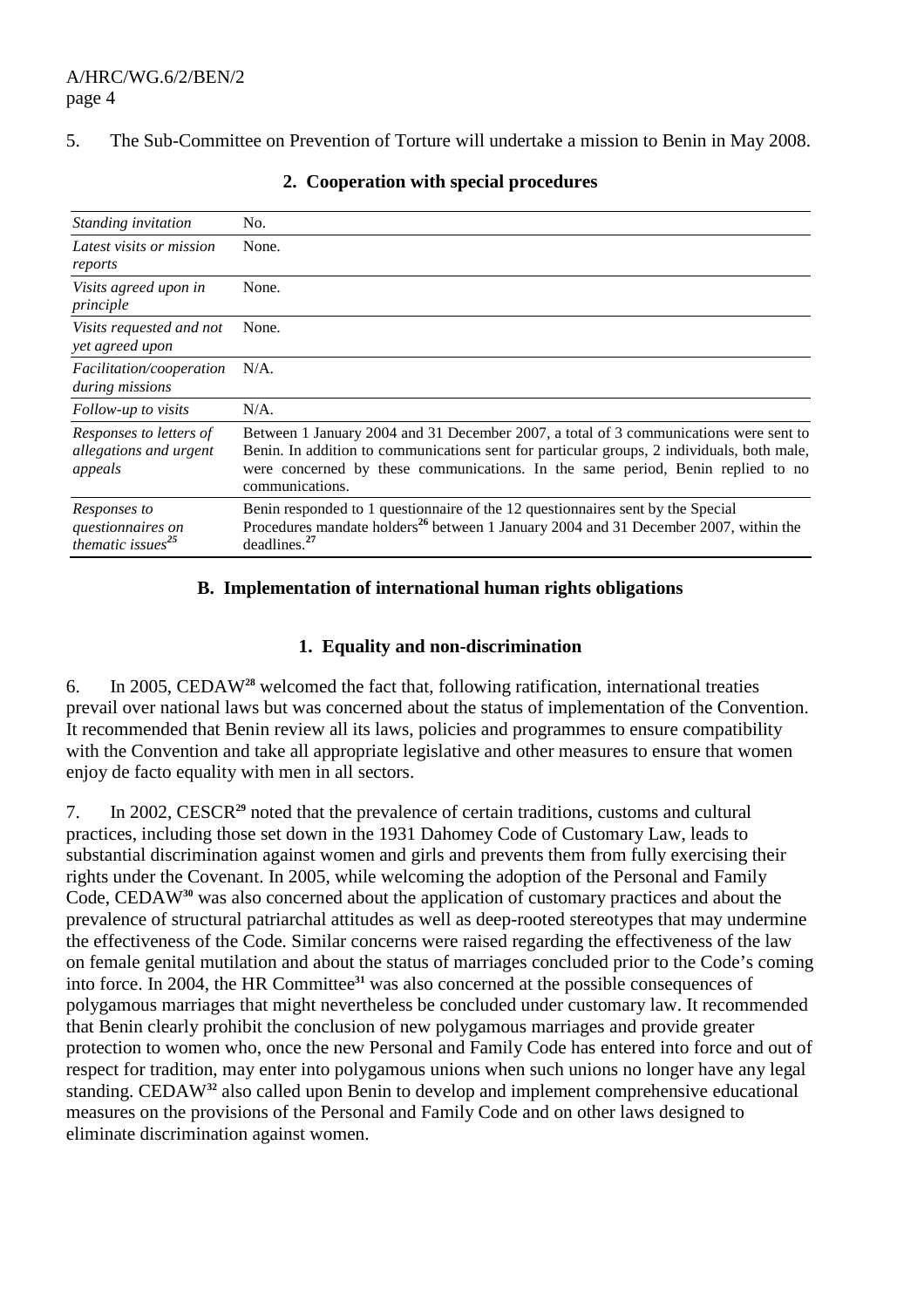8. In 2006, while noting measures undertaken by Benin, in particular the implementation of the programme of action for 2001-2006, CRC**<sup>33</sup>** was concerned at the persisting de facto discrimination, lack of statistical data on the number of children with disabilities and insufficient educational opportunities for these children. It recommended Benin to consider developing and adopting a national policy or strategy on persons with disabilities and provide all children with disabilities access to adequate social and health services.

# **2. Right to life, liberty and security of the person**

9. In 2004, while welcoming the fact that no one sentenced to capital punishment has been executed in Benin in almost 18 years, the HR Committee**<sup>34</sup>** noted with concern that capital punishment is not limited to the most serious crimes and that some individuals have been on death row for many years. In 2007, CAT**<sup>35</sup>** also expressed deep concern on detention conditions which amount to cruel, inhuman and degrading treatment. It recommended the adoption of urgent measures to improve the fundamental rights of individuals on death row and that Benin should adopt a moratorium on the death penalty.

10. In 2007, while noting provisions of the Constitution prohibiting torture, CAT regretted the absence of a definition and a specific offence of torture in criminal law and recommended the urgent enactment of such legislation.**<sup>36</sup>** It further recommended the adoption of appropriate legislation implementing the principle of absolute prohibition of torture also prohibiting the use of any statement obtained under torture and establishing that orders from a superior may not be invoked as a justification of torture.**<sup>37</sup>** CAT**<sup>38</sup>** also regretted that according to reports received, persons suspected of having committed acts of torture and murder have benefited from law 90/028 of 9 October 1990 on amnesty and recommended that all allegations of torture and ill-treatment, including those committed between 1972 and 1990 be investigated; and that the 1990 Amnesty Law be abrogated. In 2004, the HR Committee**<sup>39</sup>** was also concerned by allegations that abuse of the system of police custody, torture and cruel, inhuman or degrading treatment are common practice. It was disturbed by the fact that law enforcement officials who perpetrate such violations appear to enjoy widespread impunity. In 2007, CAT expressed similar concerns.**<sup>40</sup>** The HR Committee recommended Benin to display greater firmness in preventing abuses of police custody, torture and ill-treatment and bring disciplinary and criminal proceedings against the perpetrators of violations.**<sup>41</sup>**

11. Despite the efforts made by Benin to improve detention facilities, CAT**<sup>42</sup>** was deeply concerned about conditions of detention, overcrowding in prisons, corruption of penitentiary officers by detainees, the lack of sanitation conditions and adequate food as well as the prevalence of diseases and the lack of adequate health care. CAT was also concerned that juveniles are not always held separately from adults and that detainees are not separated from those who are serving prison sentences. In 2004, the HR Committee expressed similar concerns.**<sup>43</sup>**

12. In 2007, while taking note of the efforts made by Benin notably through legislative measures to eradicate ill-treatment against children, CAT was alarmed by reports on trafficking, exploitation, prostitution, genital mutilation, rape and infanticide.**<sup>44</sup>** It recommended that Benin take necessary measures to prohibit and eradicate torture and other cruel, inhuman or degrading treatment or punishment of children as well as investigate and bring perpetrators to justice. In 2006, the CRC**<sup>45</sup>** was concerned that infanticide of so-called "sorcerer's children" motivated by traditional beliefs continues to be practised in certain communities and on infants with disabilities, and recommended to Benin to take measures, including legislative ones, to prevent and stop infanticide. In 2004, the HR Committee raised similar concerns.**46**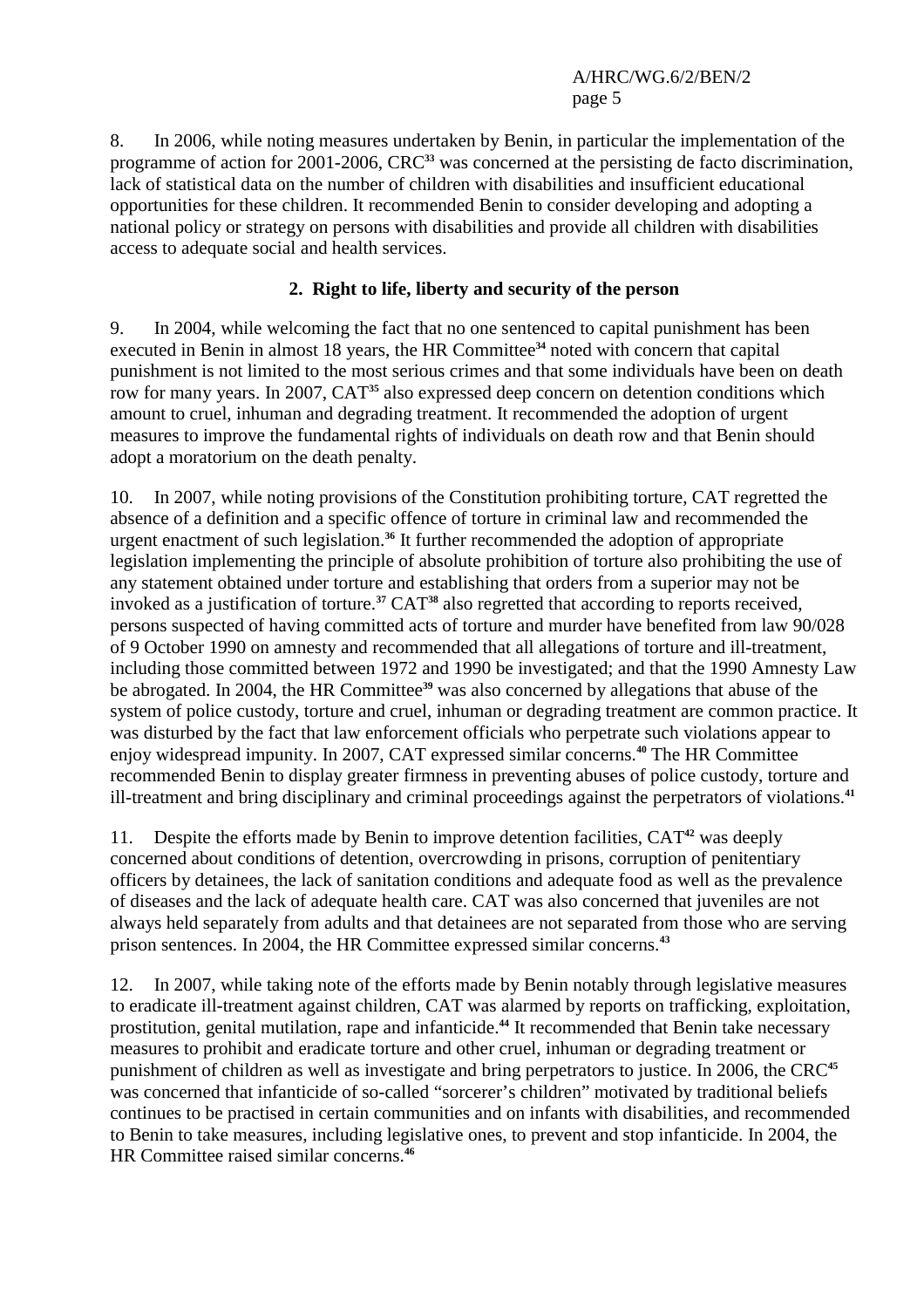13. In 2006, CRC**<sup>47</sup>** noted with appreciation the efforts undertaken by Benin to prevent the practice of female genital mutilation (FGM), including the Law on the Suppression of FGM of 2003, and that some practitioners have abandoned this practice. However, it reiterated its concern at the de facto persistence of practices harmful to the girl child, including FGM. The HR Committee in 2004 and CESCR in 2002 expressed similar concerns.**<sup>48</sup>** CRC**<sup>49</sup>** recommended that Benin strengthen and accelerate its ongoing efforts to prevent FGM. In 2007, while taking note of the efforts made by Benin in strengthening the legislative framework related to violence against women, CAT<sup>50</sup> regretted that the draft penal code does not include a specific offence on domestic violence and trafficking of women. CAT also noted with concern reports indicating a generalization of violence against women, in particular trafficking, rape and domestic violence. It recommended that specific offences be included in the draft penal code in that regard. In 2004, the HR Committee recommended Benin to sensitize society as a whole to this matter, ensure that the perpetrators of such violence are criminally prosecuted and provide assistance and protection to victims.**<sup>51</sup>**

14. In 2004, while noting the efforts made by Benin, the HR Committee,**<sup>52</sup>** as also highlighted by UNHCR,**<sup>53</sup>** expressed its concern at the alarming practice of placing children with a third party as an act of mutual assistance or family or community solidarity (*vidomégons*), which has become a source of trafficking and economic exploitation of children within Benin. It was concerned that Benin has become a country of transit, origin and destination for international trafficking in children. In 2006, while welcoming the ongoing efforts to combat child trafficking, CRC**<sup>54</sup>** was concerned at the information that a high number of children under 18, especially adolescent girls, are still being trafficked for the purpose of sexual exploitation and domestic labour in other countries. In 2002, CESCR expressed similar concerns.**<sup>55</sup>** UNICEF noted that a national policy and strategy for child protection with a 5-year action plan has been submitted for Government approval, while a strategy on the integration of disabled persons has also been drawn up.<sup>56</sup> On 16 March 2006, the Special Rapporteur on the sale of children, child prostitution and child pornography and the Special Rapporteur on the human rights aspects of the victims of trafficking in persons, especially women and children, wrote to the Government regarding issues of trafficking and exploitation of children. It was reported that hundreds of children from Benin, some as young as six, are trafficked.**<sup>57</sup>** They noted that allegedly only seven individuals in charge of the trafficking were arrested, before being freed at the end of 2004, with sentences ranging from a few months to a year of imprisonment. They further noted that no measures to encourage them to abandon their illicit activities were taken, and as a consequence, it was alleged that the trafficking was ongoing.**<sup>58</sup>** In its response, Benin noted that it had been the first State to recognize the existence of this issue and that it had undertaken a number of actions to put an end to it, including signing multilateral and bilateral agreements.**<sup>59</sup>** It also informed that despite the absence of any formal complaints by the victims, the individuals in charge of the trafficking had been identified, arrested and brought to justice.**<sup>60</sup>**

15. In 2006, CRC**<sup>61</sup>** expressed concern at the increasing number of children living, working and begging in the streets (the *talibés*), especially in urban areas, who are also victims of economic and sexual exploitation and at risk of HIV/AIDS infections. It was also concerned at the lack of programmes to address the needs of these children and to protect them. Furthermore, CRC**<sup>62</sup>** welcomed the inter-ministerial order penalizing sexual violence in schools but expressed its concern at reports of sexual abuse and exploitation of children. Also, while welcoming the adoption of the Code on Persons and the Family which sets the legal age for marriage for boys and girls at 18, CRC regretted the lack of clarity on the legal minimum age of sexual consent as there is no provision in the domestic legislation. CRC urged Benin to, inter alia, adopt a plan of action to prevent and combat sexual exploitation and sexual abuse; and ensure that children's testimonies are recorded in an appropriate way. While welcoming efforts undertaken to combat all forms of abuse and violence against children, CRC**<sup>63</sup>** was concerned at the acute problem of violence against children and child abuse within families; at the limited measures to prevent and combat ill-treatment. It recommended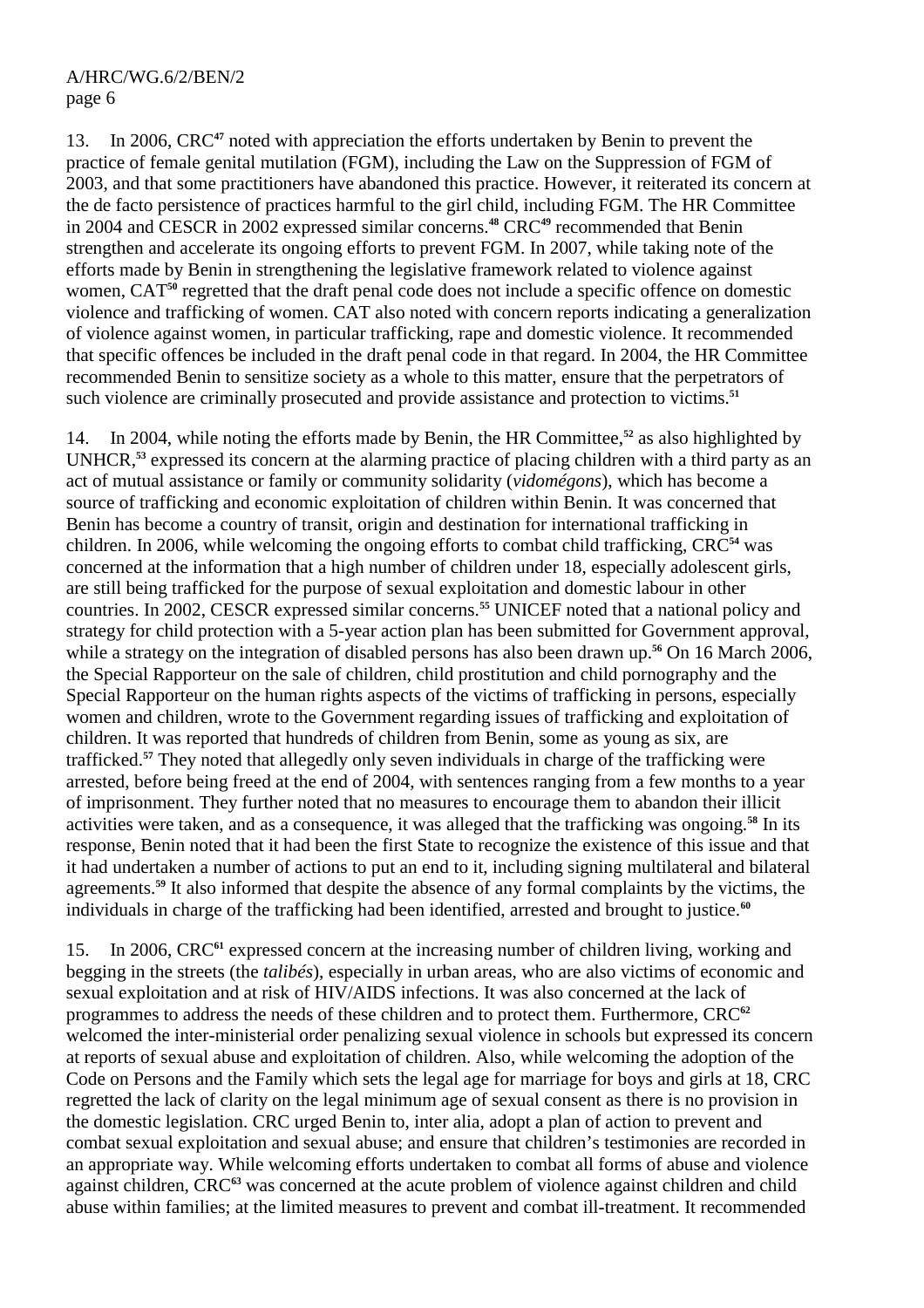Benin to, inter alia, design policies and programmes to address these issues and establish effective procedures and child-sensitive mechanisms to investigate complaints. Also in 2007, while taking note of the legislation prohibiting corporal punishment in schools, CAT was concerned at the absence of such legislation concerning the home and institutions other than school.**<sup>64</sup>** In 2006, CRC was also concerned that corporal punishment is widespread throughout society as a method of discipline, due to the generally tolerant attitude towards this practice.**<sup>65</sup>**

# **3. Administration of justice and the rule of law**

16. CAT<sup>66</sup> in 2007, and the HR Committee,<sup>67</sup> in 2004, noted the efforts made by Benin to bring the system of justice closer to the people but remained concerned at reports of serious dysfunctions in the administration of justice, owing chiefly to the lack of human and material resources, the overcrowding of dockets, the slow pace of proceedings, corruption and the interference of the executive in the judiciary. The HR Committee recommended that Benin give greater priority to efforts to address these problems; ensure the increase in number of courts and tribunals; strengthen the independence of the justice system and ensure that the expulsion of individuals is based solely on a decision taken in conformity with the law and that such individuals are given an opportunity to contest their expulsion. In 2007, CAT,**<sup>68</sup>** also highlighted by UNHCR,**<sup>69</sup>** was concerned at the lack of legislative framework on expulsion, refoulement and extradition and at current procedures and practices which could expose persons to risks of being subjected to torture. CAT was also concerned by provisions of the criminal procedure code on the issue of universal competence on acts of torture.**<sup>70</sup>**

17. In 2004, the HR Committee noted with concern that the most basic rights of persons in police custody are not guaranteed under Beninese law.**<sup>71</sup>** It recommended Benin to guarantee the right of persons in police custody to have access to a lawyer in the initial hours of detention; to be informed of their rights; that provision be made for a medical examination at the beginning and at the end of the detention period; that provision be made for rapid and effective remedies to allow detainees to challenge the legality of their detention and assert their rights. CAT also regretted that according to penal law, juveniles of over 13 years could be sentenced to a deprivation of liberty.**<sup>72</sup>** It recommended that Benin take necessary measures to raise the age of criminal responsibility to an internationally acceptable level. In 2006, CRC expressed similar concern.**<sup>73</sup>** The HR Committee**<sup>74</sup>** was further concerned that few people, including minors, are assisted by a lawyer during criminal proceedings, and that such assistance is mandatory only in the Court of Assizes.

# **4. Freedom of religion or belief, expression, association and peaceful assembly, and right to participate in public and political life**

18. The Special Rapporteur on the right to freedom of expression and opinion sent two communications in 2004 about the director of the newspaper *Le Nouvel Essor*, who had reportedly been sentenced to six months of imprisonment for defamation for having published an article on an allegedly adulterous woman. He had been freed at the time the first communication was sent. but it was reported that he could be imprisoned again in case of an appeal.**<sup>75</sup>** In 2004, the HR Committee was concerned that under the Act of 30 June 1960 and the Act of 20 August 1997 press offences are punishable by up to five years' imprisonment, which is a disproportionate duration in light of article 19 of the Covenant.**<sup>76</sup>** Concerns that public demonstrations have been banned for reasons that appear to have nothing to do with the justifications listed in article 21 of the Covenant were also expressed. The HR Committee recommended that Benin guarantee the right of peaceful assembly.**<sup>77</sup>**

19. CEDAW was concerned about the low level of representation of women in public and political life and in decision-making positions, including at the international level and urged Benin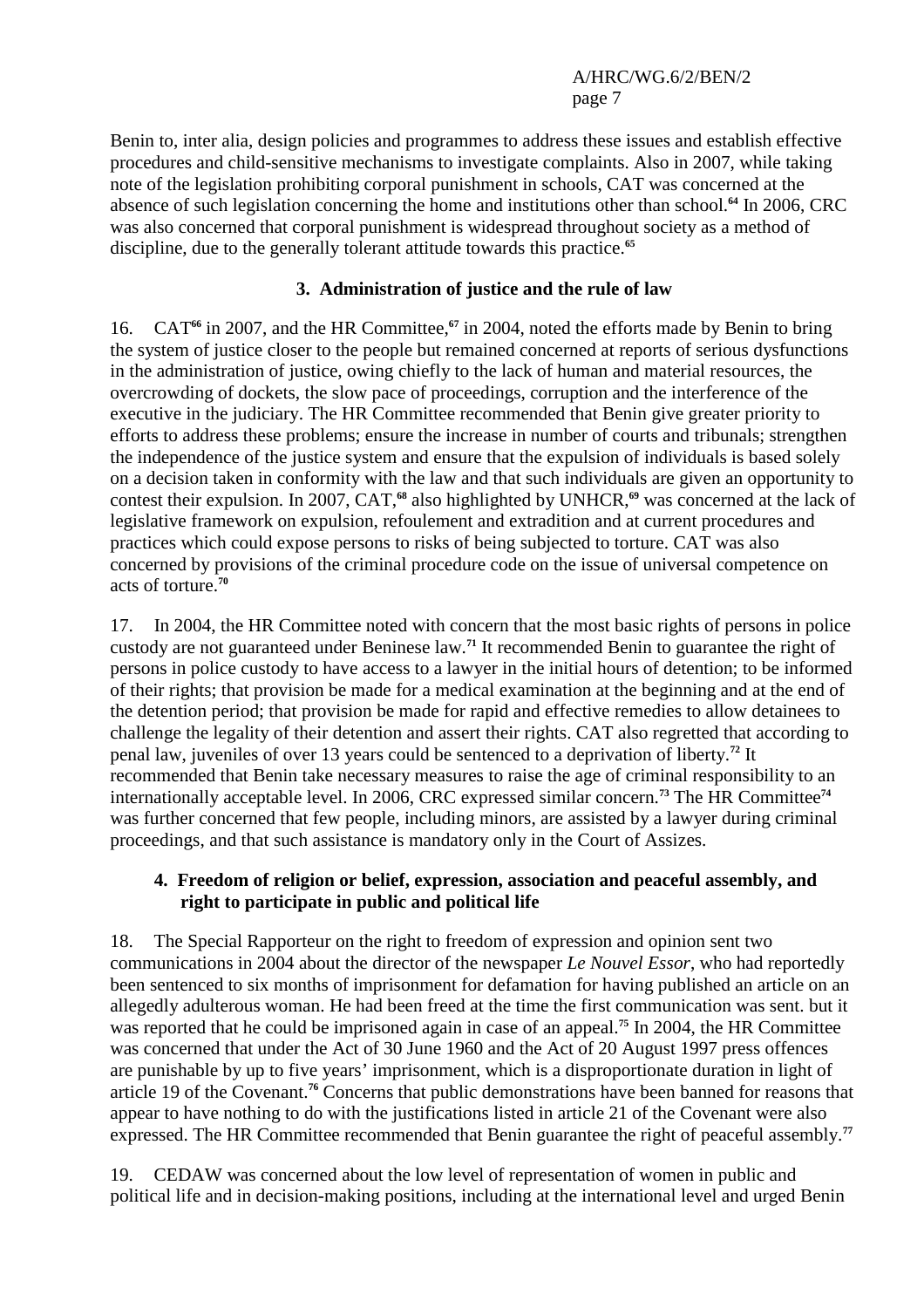to implement temporary special measures, including quotas, and to establish concrete goals and timetables to increase the number of women in political and public life and in decision-making positions.**<sup>78</sup>**

# **5. Right to work and to just and favourable conditions of work**

20. In 2002, CESCR regretted that the minimum wage set by Benin is too low to provide workers and their families with a decent living**<sup>79</sup>** and at the continuing restrictions on the right to strike, particularly those imposed by Ordinance No. 69-14 of 19 June 1969 concerning the exercise of the right to strike.**<sup>80</sup>**

# **6. Right to social security and to an adequate standard of living**

21. In 2002, CESCR noted the difficult economic situation that persists in Benin, due in part to its relatively undiversified economic structure and the effects of the structural adjustment programmes it has followed since 1989 and of its foreign debts.**<sup>81</sup>** It was also concerned at the serious problem of poverty faced by Benin;**<sup>82</sup>** high unemployment, which especially affects young people; and the dismissals resulting from the privatization or liquidation of a number of national enterprises.**<sup>83</sup>** CESCR recommended that Benin strengthen its efforts to reduce the impact of poverty and include economic, social and cultural rights in its poverty reduction strategy;**<sup>84</sup>** take more effective action to reduce unemployment;**<sup>85</sup>** and take action to reduce the proportion of the population working in the informal sector.**<sup>86</sup>** CRC was also concerned at the widespread poverty in Benin and regretted the lack of information on the actual extent of children living in poverty. Concern was also expressed at the regional disparities in the standard of living and the direct correlation between poverty, health status and health care, and access to education. While noting the improvements in water supply, the CRC was concerned at the limited access to clean and safe drinking water and adequate sanitation in the country. It recommended that Benin reinforce its efforts to provide support and material assistance, with a particular focus on the most marginalized and disadvantaged families, and to guarantee the right of children to an adequate standard of living.**<sup>87</sup>**

22. CESCR**<sup>88</sup>** was concerned at the lack of a social policy on housing and the lack of low-cost housing and at the growing number of persons living in the street and in substandard housing in shanty-towns lacking all basic services. CESCR**<sup>89</sup>** was also concerned by the disparities in living standards between urban and rural areas, given that people living in rural areas have considerably less access to drinking water, sanitation and electricity and that the privatization of water and electricity are leading to a rise in costs. CESCR recommended Benin to introduce a consistent public housing scheme, build more low-cost housing for disadvantaged and marginalized people in lower income brackets, arrange for rents for public housing to be regulated and avoid any forced evictions.**<sup>90</sup>** UN-Habitat noted that in November 2002 Benin adopted a national policy on land settlement which includes territorial planning and resource management and, in August 2005, a national habitat policy which includes suggested solutions to problems related to providing adequate housing to all.**<sup>91</sup>**

23. In 2005, while noting the efforts made by Benin to improve reproductive health care, CEDAW**<sup>92</sup>** was concerned about the lack of access to adequate health care for women and girls, particularly in rural areas. It was concerned about the causes of morbidity and mortality of women, particularly the number of deaths due to illegal abortions, and about inadequate family planning services and the low rates of contraceptive use. CEDAW was also concerned that women need the permission of their husbands to obtain contraceptives and family planning services. It recommended to Benin to take measures to improve and increase women's access to health care and health-related services and information, particularly in rural areas; to improve the availability of sexual and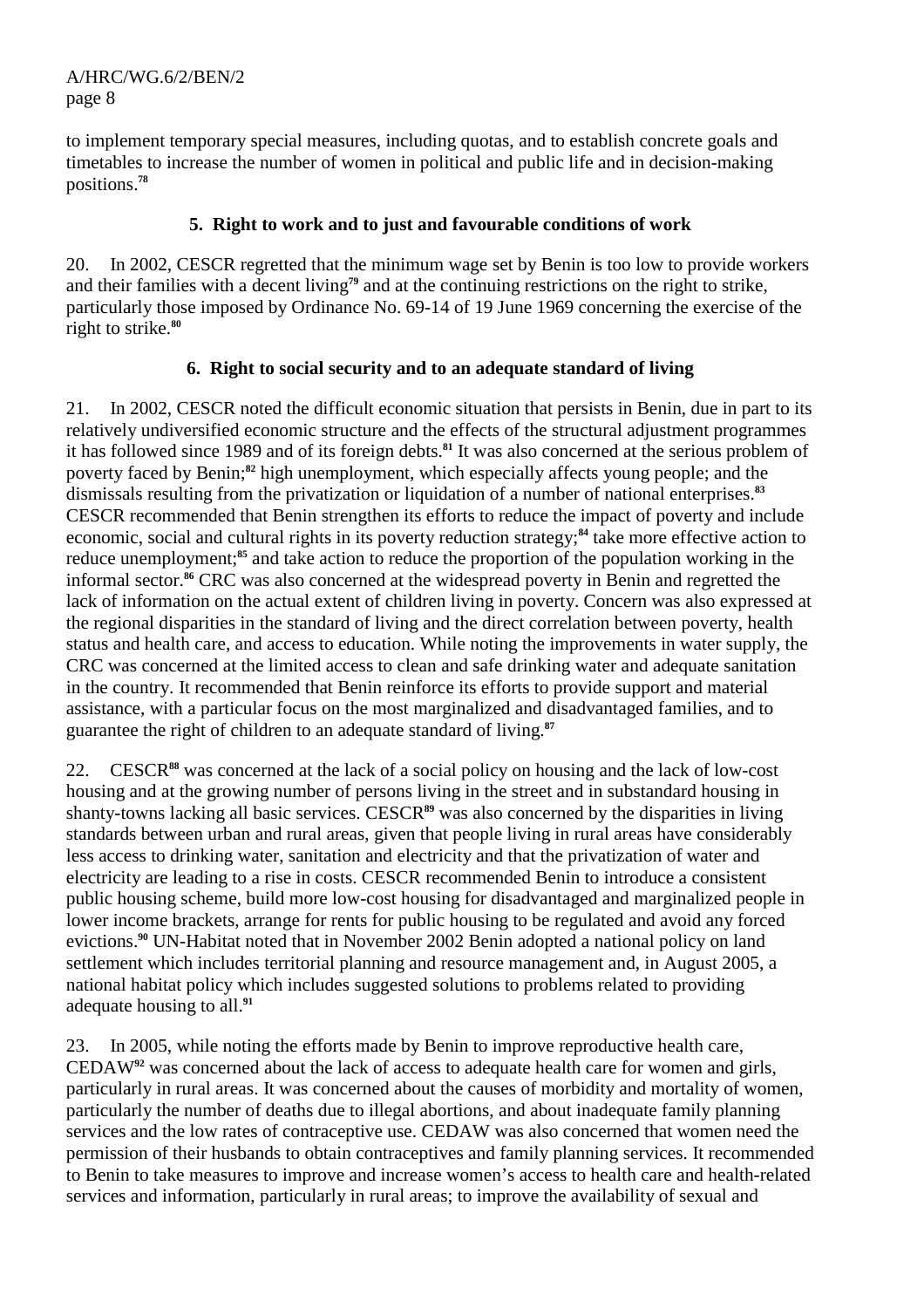reproductive health services, including family planning, and to make available, without requiring the permission of the husband, contraceptive services to women and girls; and that sex education be widely promoted and targeted at girls and boys, with special attention to the prevention of early pregnancies and sexually transmitted diseases. Similar concerns were raised by CRC in 2006**<sup>93</sup>** as well as by CESCR in 2002,**<sup>94</sup>** which further noted the lack of hospitals and health clinics and the growing number of unqualified personnel in the health sector, especially in the rural areas. It recommended that Benin establish a global health policy.**<sup>95</sup>**

24. In 2006, CRC**<sup>96</sup>** noted with appreciation the various health programmes and projects undertaken by Benin, including the Bamako Initiative, the results of the successful immunization programme and the integrated approach to child survival, the high level of ante-natal care and the reasonably high level of assisted births. However, the Committee was concerned that infant, neonatal and maternal death rates remain very high. It was also concerned at the high incidence of malnutrition and recommended that Benin continue to prioritize the allocation of financial and human resources to the health sector. UNICEF also noted that chronic malnutrition has increased from 30.7 per cent in 2001 to 43.1 per cent in 2006, and that even higher rates are registered among children from the poorest families throughout the country.**<sup>97</sup>** FAO noted that Benin is committed to integrating the right to food in the national strategies against malnutrition and food insecurity, taking into consideration the Voluntary Guidelines to Support the Progressive Realization of the Right to Adequate Food in the Context of National Food Security.**<sup>98</sup>**

25. CRC**<sup>99</sup>** noted with appreciation various measures undertaken by Benin, but was deeply concerned at the high prevalence of HIV/AIDS and that a limited number of HIV/AIDS-infected children have access to antiretroviral medication. CRC recommended that Benin continue, inter alia, to strengthen its efforts to combat the spread and effects of HIV/AIDS, including by providing all pregnant women with adequate health and social services free of charge, and by ensuring the provision of antiretroviral drugs and paediatric care. A WHO report indicated that HIV infections within the population progresses slowly but in a constant manner and its pressure on the health system increases in a parallel way.**<sup>100</sup>**

# **7. Right to education and to participate in the cultural life of the community**

26. In 2002, CESCR was concerned at the large numbers of children who work and as a result have no access to education, and suggested that Benin monitor child labour effectively.**<sup>101</sup>** CESCR was also concerned at the persistently high illiteracy rate and noted with concern the cultural preference given in educational matters to male children.<sup>102</sup> It was further concerned at the fact that primary education is not free of charge and that parents pay direct and indirect school fees.**<sup>103</sup>** It recommended that Benin step up efforts to provide girls and boys with equal access to education, to improve the literacy rate**<sup>104</sup>** and undertake the progressive introduction of free primary education.**<sup>105</sup>** In 2005, CEDAW**<sup>106</sup>** expressed similar concerns and, inter alia, encouraged Benin to take steps to overcome traditional attitudes and to improve the literacy level of girls and women through the adoption of comprehensive programmes. In 2006, while noting with appreciation the various efforts undertaken by Benin, including the adoption of the national plan of action entitled "Education for All" and the Ten Year Development Plan for the Education Sector, CRC**<sup>107</sup>** was concerned by the high illiteracy rate, the dropouts, overcrowding in classrooms, the low transition rate to secondary school, the insufficient number of trained teachers, the insufficiency of budget allocations for schools, the poor quality of education, and sexual violence and harassment in schools. It recommended that Benin continue to allocate adequate financial, human and technical resources to address these concerns. UNICEF also noted that the number of children in primary schools has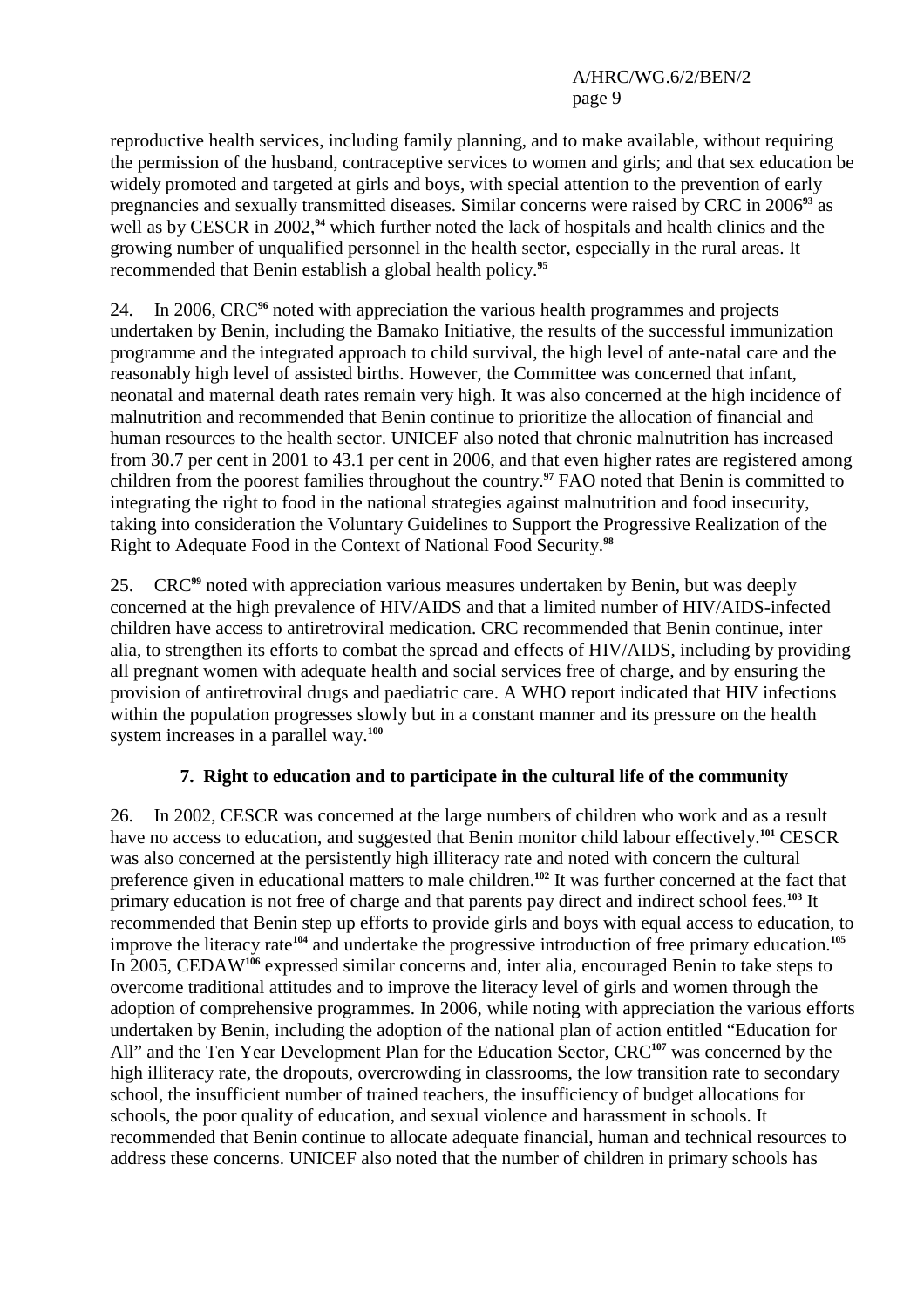more than doubled in 10 years from 1996/97 to 2005/06 and gross primary schooling rates have increased from 71 per cent to 92 per cent over the same period. Important differences remain in schooling rates between regions and between poor and prosperous households.**<sup>108</sup>**

# **8. Asylum-seekers**

27. CRC, as also highlighted by UNHCR,**<sup>109</sup>** noted with appreciation Benin's respect for the rights of asylum-seekers but was concerned at reports of abuse and violence against refugee children and recommended Benin to, inter alia: continue its efforts in favour of refugee children and take further action against perpetrators of crimes against refugee children.**<sup>110</sup>** A 2006 UNHCR report**<sup>111</sup>** indicated that in conformity with the *Agenda for Protection*, Benin's protection capacity and the voluntary repatriation programme will be reinforced, in addition to pursuing activities geared towards self-reliance for refugees and strengthening the intervention capacity of implementing partners.

# **9. Human rights and counter-terrorism**

28. The HR Committee was concerned that certain provisions of the draft Criminal Code and Code of Criminal Procedure aimed at combating terrorism might infringe some of the rights set out in the Covenant.**<sup>112</sup>** It recommended that Benin ensure that these provisions do not infringe the rights set out in the Covenant, particularly the right to security and freedom of the person, the right to a fair trial and the right not to be subjected to torture or cruel, inhuman or degrading treatment or punishment.

# **III. ACHIEVEMENTS, BEST PRACTICES, CHALLENGES AND CONSTRAINTS**

29. In 2005, the Special Rapporteur on the right to education noted that Benin was amongst the 25 countries experiencing the greatest difficulties in meeting the target of the "25 by 2005 Girls' Education Campaign", an acceleration strategy initiated by UNICEF to complement existing strategies to achieve gender parity by 2005.**<sup>113</sup>** He also noted that Benin was among countries with school fees in public primary education.<sup>114</sup> In 2006, the Special Rapporteur noted the startling efforts made by Benin, which had increased the general enrolment rate of girls and boys aged 6-12 from 44 per cent in 1996 to 55 per cent in 2001, reducing the gender gap from 21 per cent to 17 per cent.**<sup>115</sup>** UNICEF further noted an increase in the national education budget allocation from 20 per cent to 30 per cent in 2007.**<sup>116</sup>** It also noted that all community recruited teachers are now paid by the Government and their retraining programme has been approved and initiated, relying mainly on in-service training and coaching. At the beginning of the 2007/08 school year, an emergency programme built 311 classrooms and a programme to build 6,000 more classrooms was launched, including 1,200 in a second emergency programme. A primary education programme has been initiated for apprentices and in 2006 a feasibility study was undertaken for a three-year accelerated primary education programme for dropouts and over-age children based on the experience gained from initiatives taken by civil society organizations.

30. In 2006, CRC noted with appreciation the establishment of new institutions aimed at protecting and promoting the rights of the child, such as the National Committee on the Rights of the Child and the national unit to monitor and coordinate child protection activities.**<sup>117</sup>** Also, a 2005 UNICEF report noted that village committees have been set up to combat child trafficking.**<sup>118</sup>** Their activities include raising awareness about child protection issues among parents, children and the general population, reporting cases of abuse or disappearance and monitoring the reintegration of trafficked children when they return to the village.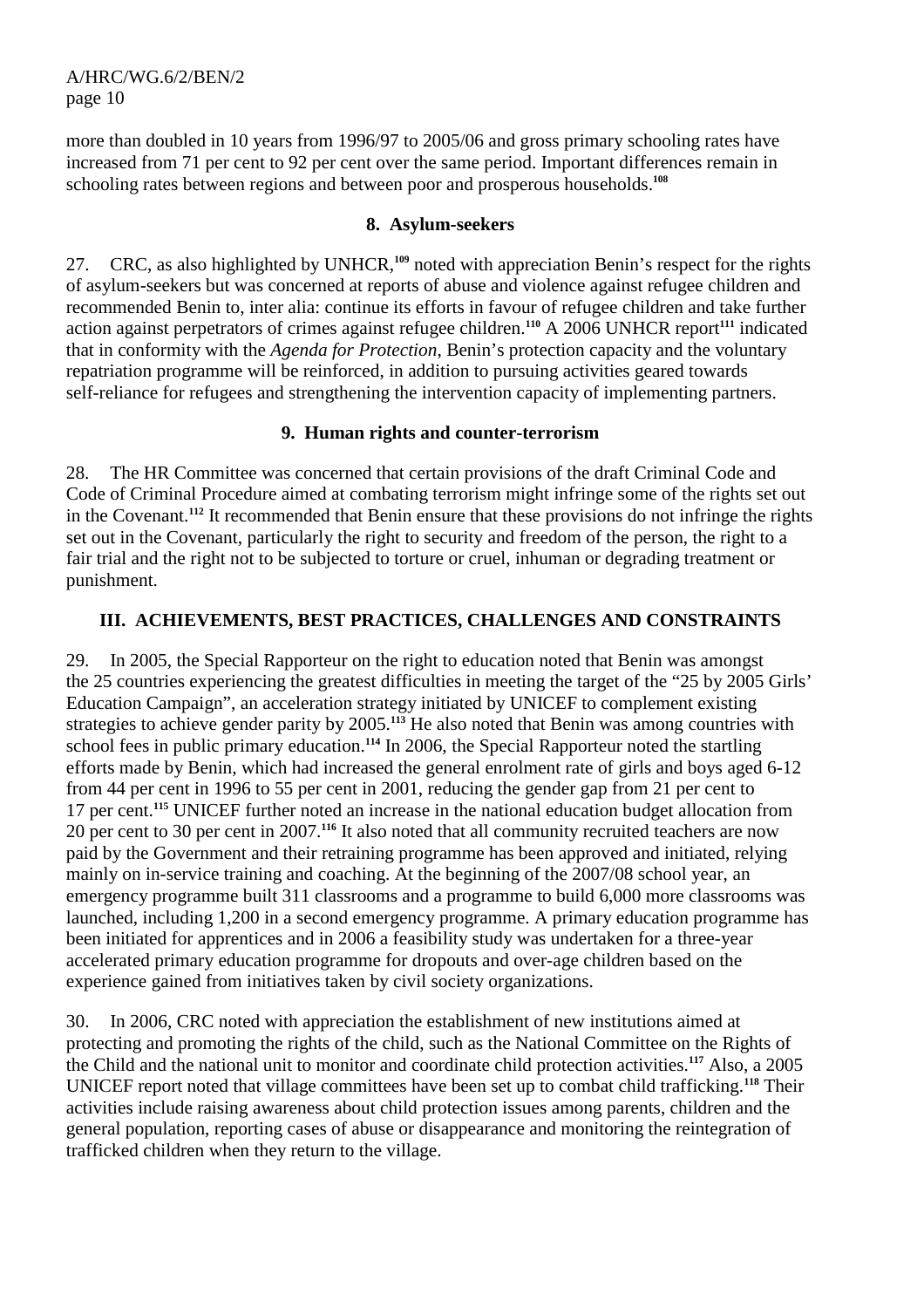31. In 2007, CAT welcomed the implementation of the 2005-2007 plan for strengthening the judiciary and judicial system and efforts made by Benin in improving the detention conditions with the support of UNDP.**<sup>119</sup>**

32. UNICEF noted that the percentage of households with clean water supply has increased over the past 10 years from 56 per cent to 70.6 per cent, well on the way to achieving the Millennium Development Goal target.**<sup>120</sup>**

# **IV. KEY NATIONAL PRIORITIES, INITIATIVES AND COMMITMENTS**

#### **Specific recommendations for follow-up**

33. The HR Committee requested Benin to provide the relevant information on its response to the Committee's recommendations, related to the persistence of FGM, conditions of detention and abuse of the system of police custody, torture and cruel, inhuman or degrading treatment, and that law enforcement officials who perpetrate such violations appear to enjoy widespread impunity.**<sup>121</sup>** CAT also requested information on the issue of non-refoulement and extradition, the conditions of detention and on the amendments to the draft criminal and procedural codes.**<sup>122</sup>**

# **V. CAPACITY-BUILDING AND TECHNICAL ASSISTANCE**

34. In 2005, CEDAW recommended that Benin avail itself of technical and financial assistance from the international community, as indicated in the Beijing Declaration and Platform for Action and the outcome document of the twenty-third special session of the General Assembly, in order to facilitate implementation of the Convention.**<sup>123</sup>**

35. The following three priority strategic objectives of the 2004-2008 United Nations Development Assistance Framework (UNDAF)**<sup>124</sup>** were developed based on the national priorities and on the Millennium Development Goals, on the persistence and range of problems to be solved: (i) the fight against poverty, food insecurity, and ensuring the protection of the environment; (ii) to ensure equitable access to basic and quality social services and promote human rights; (iii) the fight against HIV/AIDS, malaria, tuberculosis, and other transmissible and non-transmissible diseases. Furthermore, UNICEF and UN-Habitat provided information regarding their capacity-building programmes and activities in Benin.**<sup>125</sup>**

*Notes* 

**1** Unless indicated otherwise, the status of ratifications of instruments listed below may be found in *Multilateral Treaties Deposited with the Secretary-General: Status as at 31 December 2006*, ST/LEG/SER.E.25; complemented by the official website of the United Nations Treaty Collection database, Office of Legal Affairs, http://untreaty.un.org/.

<sup>2</sup> The following abbreviations have been used for this document:

| <b>ICERD</b>      | International Convention on the Elimination of All Forms of Racial Discrimination |
|-------------------|-----------------------------------------------------------------------------------|
| <b>ICESCR</b>     | International Covenant on Economic, Social and Cultural Rights                    |
| <b>ICCPR</b>      | International Covenant on Civil and Political Rights                              |
| <b>ICCPR-OP1</b>  | <b>Optional Protocol to ICCPR</b>                                                 |
| <b>ICCPR-OP 2</b> | Second Optional Protocol to ICCPR, aiming at the abolition of the death penalty   |
| <b>CEDAW</b>      | Convention on the Elimination of All Forms of Discrimination against Women        |
| <b>OP-CEDAW</b>   | <b>Optional Protocol to CEDAW</b>                                                 |
| <b>CAT</b>        | Convention against Torture and Other Cruel, Inhuman or Degrading Treatment or     |
|                   | Punishment                                                                        |
| OP-CAT            | Optional Protocol to CAT                                                          |
| <b>CRC</b>        | Convention on the Rights of the Child                                             |
|                   |                                                                                   |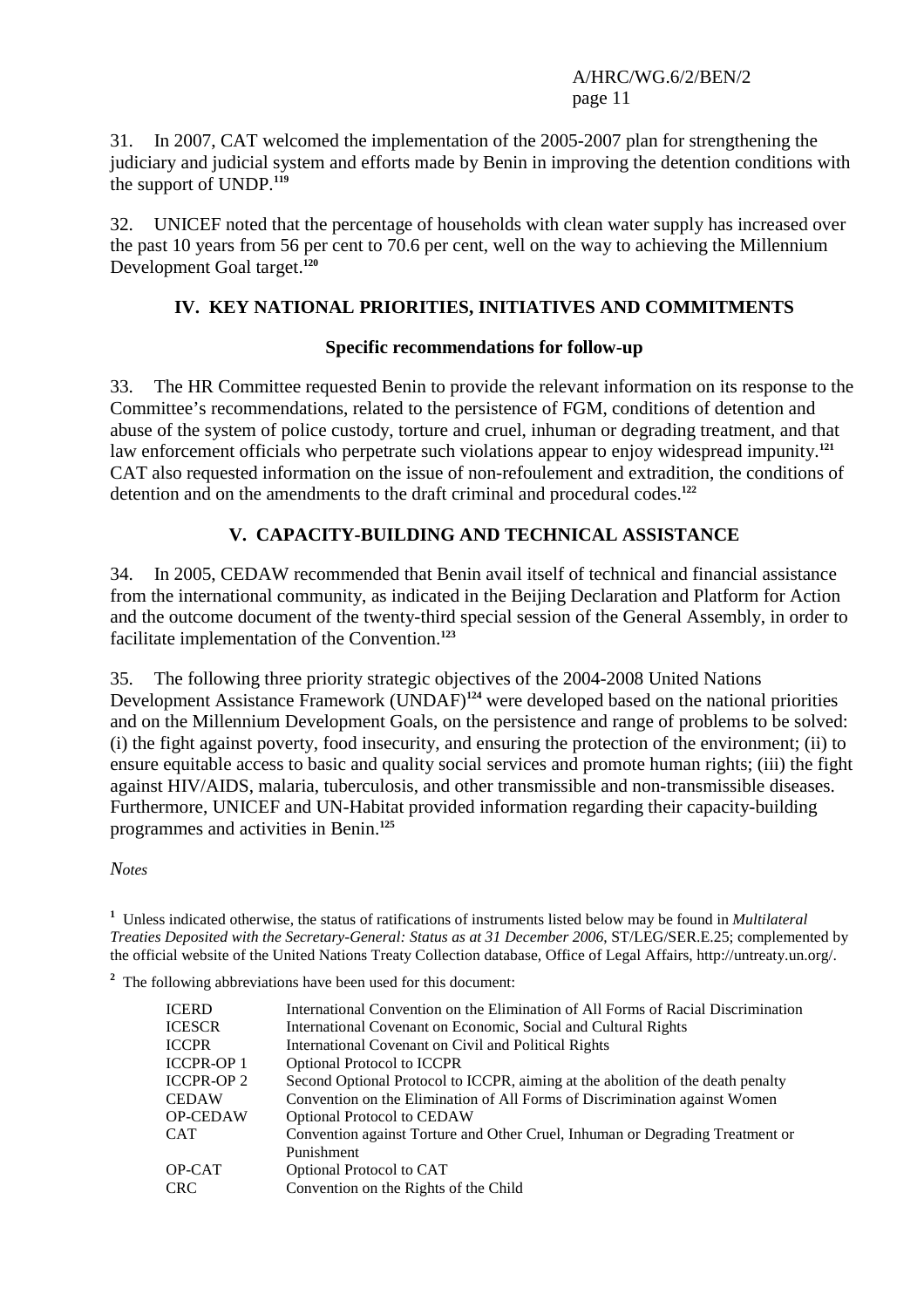| OP-CRC-AC     | Optional Protocol to CRC on the involvement of children in armed conflict                  |
|---------------|--------------------------------------------------------------------------------------------|
| OP-CRC-SC     | Optional Protocol to CRC on the sale of children, child prostitution and child pornography |
| <b>ICRMW</b>  | International Convention on the Protection of the Rights of All Migrant Workers and        |
|               | <b>Members of Their Families</b>                                                           |
| <b>CPD</b>    | Convention on the Protection of Persons with Disabilities                                  |
| <b>OP-CPD</b> | Optional Protocol to Convention on the Protection of Persons with Disabilities             |
| <b>CED</b>    | Convention on the Protection of Persons from Enforced Disappearance                        |

<sup>3</sup> Declaration: "The Government of the Republic of Benin declares that the minimum age at which it permits the recruitment of volunteers into the armed forces and the national gendarmerie is eighteen (18) years (cf. article 13 of Act No. 63-5 of 30 May 1963 on recruitment in the Republic of Benin). The Government of the Republic of Benin also indicates the safeguards that it has adopted to ensure that such recruitment is in no event forced or coerced: (a) The process of recruitment into the Beninese Armed Forces and the national gendarmerie is initiated by an announcement in the national press and news media for young persons; (b) The recruitment file is composed, as appropriate, inter alia, of a birth certificate, a certificate of school attendance and/or a certificate of apprenticeship; (c) The induction of young persons takes place in public, at a sports ground or a similar location; (d) All recruits undergo a rigorous medical examination."

<sup>4</sup> Protocol to Prevent, Suppress and Punish Trafficking in Persons, Especially Women and Children, supplementing the United Nations Convention against Transnational Organized Crime.

<sup>5</sup> 1951 Convention relating to the Status of Refugees and its 1967 Protocol, 1954 Convention relating to the status of Stateless Persons and 1961 Convention on the Reduction of Statelessness.

**6** Geneva Convention for the Amelioration of the Condition of the Wounded and Sick in Armed Forces in the Field (First Convention); Geneva Convention for the Amelioration of the Condition of Wounded, Sick and Shipwrecked Members of Armed Forces at Sea (Second Convention); Convention relative to the Treatment of Prisoners of War (Third Convention); Convention relative to the Protection of Civilian Persons in Time of War (Fourth Convention); Protocol Additional to the Geneva Conventions of 12 August 1949, and relating to the Protection of Victims of International Armed Conflicts (Protocol I); Protocol Additional to the Geneva Conventions of 12 August 1949, and relating to the Protection of Victims of Non-International Armed Conflicts (Protocol II); Protocol additional to the Geneva Conventions of 12 August 1949, and relating to the Adoption of an Additional Distinctive Emblem (Protocol III). For the official status of ratifications, see Federal Department of Foreign Affairs of Switzerland, at www.eda.admin.ch/eda/fr/home/topics/intla/intrea/chdep/warvic.html.

<sup>7</sup> International Labour Organization Convention No. 29 concerning Forced or Compulsory Labour; Convention No. 105 concerning the Abolition of Forced Labour, Convention No. 87 concerning Freedom of Association and Protection of the Right to Organize; Convention No. 98 concerning the Application of the Principles of the Right to Organize and to Bargain Collectively; Convention No. 100 concerning Equal Remuneration for Men and Women Workers for Work of Equal Value; Convention No. 111 concerning Discrimination in Respect of Employment and Occupation; Convention No. 138 concerning Minimum Age for Admission to Employment; Convention No. 182 concerning the Prohibition and Immediate Action for the Elimination of the Worst Forms of Child Labour.

<sup>8</sup> CEDAW, Committee, Concluding observations, (A/60/38), adopted on 22 July 2005, para. 144; CRC Committee, Concluding observations, (CRC/C/BEN/CO/2), adopted on 29 September 2006, para. 6; CAT Committee, Concluding observations, (CAT/C/BEN/CO/2), adopted on 22 November 2007, para. 4.

**9** CEDAW, Committee, Concluding observations, (A/60/38), adopted on 22 July 2005, para. 168.

**<sup>10</sup>** CESCR, Committee, Concluding observations, (E/C.12/Add.78), adopted on 15 May 2002, para. 5.

<sup>11</sup> CEDAW, Committee, Concluding observations, (A/60/38), adopted on 22 July 2005, para. 143.

<sup>12</sup> Human Rights Committee, Concluding observations, (CCPR/CO/82/BEN), adopted on 2 November 2004, paras. 5-6.

<sup>13</sup> CAT Committee, Concluding observations, (CAT/C/BEN/CO/2), adopted on 22 November 2007, para. 4 (unedited version).

<sup>14</sup> CRC, Committee, Concluding observations, (CRC/C/BEN/CO/2), adopted on 29 September 2006, para. 3.

<sup>15</sup> CRC, Committee, Concluding observations, (CRC/C/BEN/CO/2), adopted on 29 September 2006, para. 10.

<sup>16</sup> Human Rights Committee, Concluding observations, (CCPR/CO/82/BEN), adopted on 2 November 2004, para. 3.

<sup>17</sup> Human Rights Committee, Concluding observations, (CCPR/CO/82/BEN), adopted on 2 November 2004, para. 7.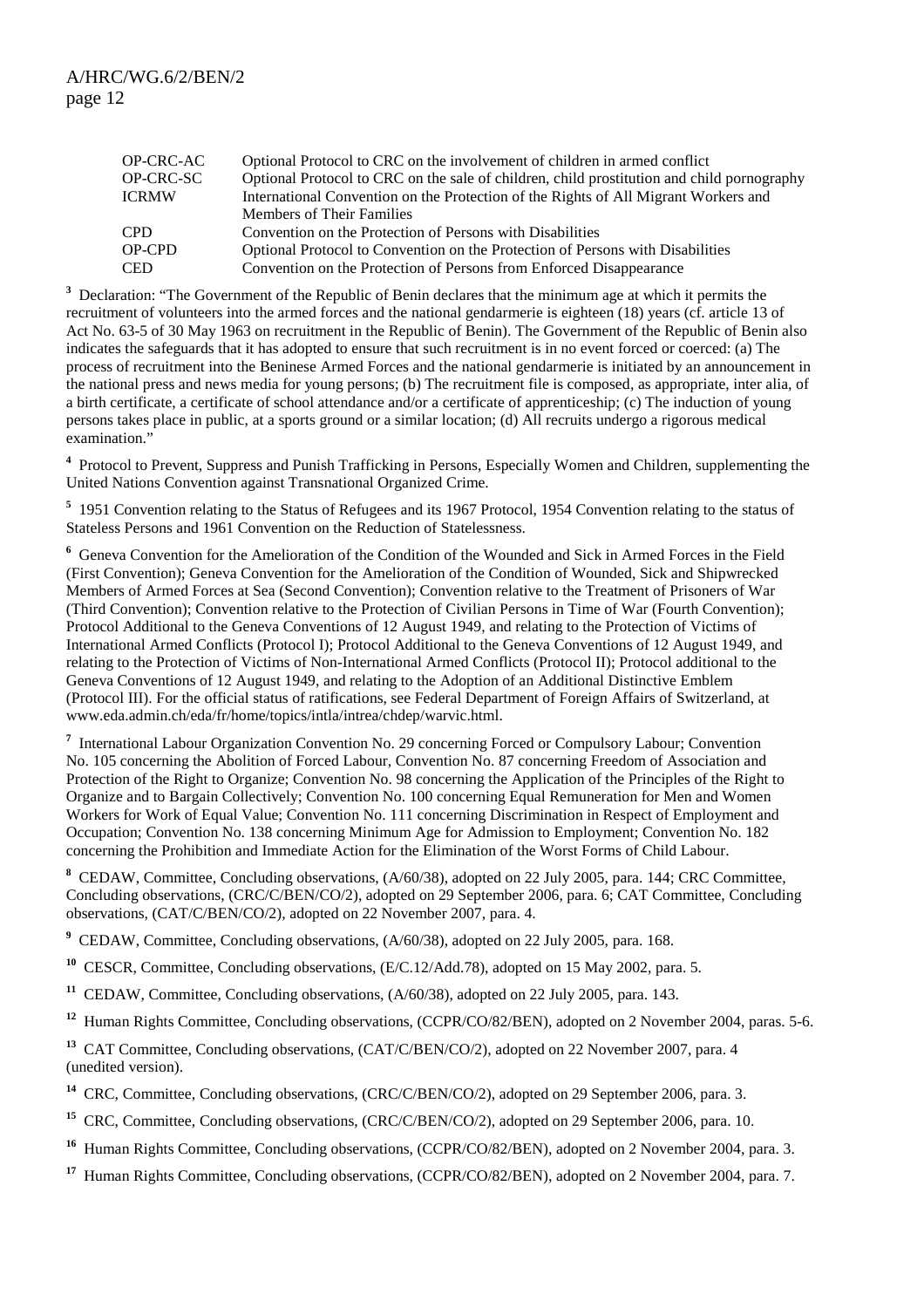<sup>18</sup> Human Rights Committee, Concluding observations, (CCPR/CO/82/BEN), adopted on 2 November 2004, para. 8.

<sup>19</sup> CAT Committee, Concluding observations, (CAT/C/BEN/CO/2), adopted on 22 November 2007, para. 20, (unedited version).

<sup>20</sup> CRC, Committee, Concluding observations, (CRC/C/BEN/CO/2), adopted on 29 September 2006, paras. 15-16.

<sup>21</sup> CRC, Committee, Concluding observations, (CRC/C/BEN/CO/2), adopted on 29 September 2006, paras. 11-12.

<sup>22</sup> CRC, Committee, Concluding observations, (CRC/C/BEN/CO/2), adopted on 29 September 2006, para. 14.

<sup>23</sup> Human Rights Committee, Concluding observations, (CCPR/CO/82/BEN), adopted on 2 November 2004, para. 25.

**<sup>24</sup>** The following abbreviations have been used for this document:

| CERD         | Committee on the Elimination of Racial Discrimination                                      |
|--------------|--------------------------------------------------------------------------------------------|
| CESCR        | Committee on Economic, Social and Cultural Rights                                          |
| HR Committee | Human Rights Committee                                                                     |
| CEDAW        | Committee on the Elimination of Discrimination against Women                               |
| CAT          | Committee against Torture                                                                  |
| CRC-         | Committee on the Rights of the Child                                                       |
| OP-CRC-AC    | Optional Protocol to CRC on the involvement of children in armed conflict                  |
| OP-CRC-SC    | Optional Protocol to CRC on the sale of children, child prostitution and child pornography |

<sup>25</sup> The questionnaires included in this section are those which have been reflected in a report by a Special Procedure mandate holder.

<sup>26</sup> Special Rapporteur on the right to education (A/HRC/4/29): Questionnaire on the right to education of persons with disabilities Report of the Special Rapporteur on the right to education, the right to education of persons with disabilities sent in 2006.

 Special Rapporteur on the human rights of migrants (A/HRC/4/24): Questionnaire on the human rights of migrants on border control and measures to reduce/address irregular migration; expulsion; conditions for admission/stay; rights of migrants; and the protection of migrants sent on 8 and 9 September 2006.

 Special Rapporteur on trafficking in persons, especially in women and children (A/HRC/4/23): Questionnaire on Forced marriages in the context of trafficking in persons, especially women and children Report of the Special Rapporteur on the human rights aspects of the victims of trafficking in persons, especially women and children sent on 26 July 2006.

 Special Representative on human rights defenders (E/CN.4/2006/95/Add.5): Questionnaire aimed at identifying the main areas of progress and the remaining challenges that need to be addressed in relation to the implementation of the Declaration on the Right and Responsibility of Individuals, Groups and Organs of Society to Promote and Protect Universally Recognised Human Rights and Fundamental Freedoms sent in June 2005.

 Special Rapporteur on the situation of human rights and fundamental freedoms of indigenous people (A/HRC/6/15): Questionnaire on the human rights of indigenous peoples sent in August 2007.

 Special Rapporteur on trafficking in persons, especially in women and children (E/CN.4/2006/62) and the Special Rapporteur on the sale of children, child prostitution and child pornography (E/CN.4/2006/67): Joint questionnaire on demand for commercial sexual exploitation and trafficking and demand for sexual services deriving from exploitation sent on 25 and 26 July 2005.

 Special Rapporteur on the right to education (E/CN.4/2006/45): Questionnaire on girls' right to education sent in 2005.

 Working Group on the use of mercenaries as a means of violating human rights (A/61/341): Questionnaire on Mercenaries sent in mid-November 2005.

 Special Rapporteur on the sale of children, child prostitution and child pornography (A/HRC/4/31): Questionnaire on the Sale of Children's organs sent on July 2006.

Special Rapporteur on the sale of children, child prostitution and child pornography (E/CN.4/2005/78): Questionnaire on Child pornography on the Internet sent on 30 July 2004.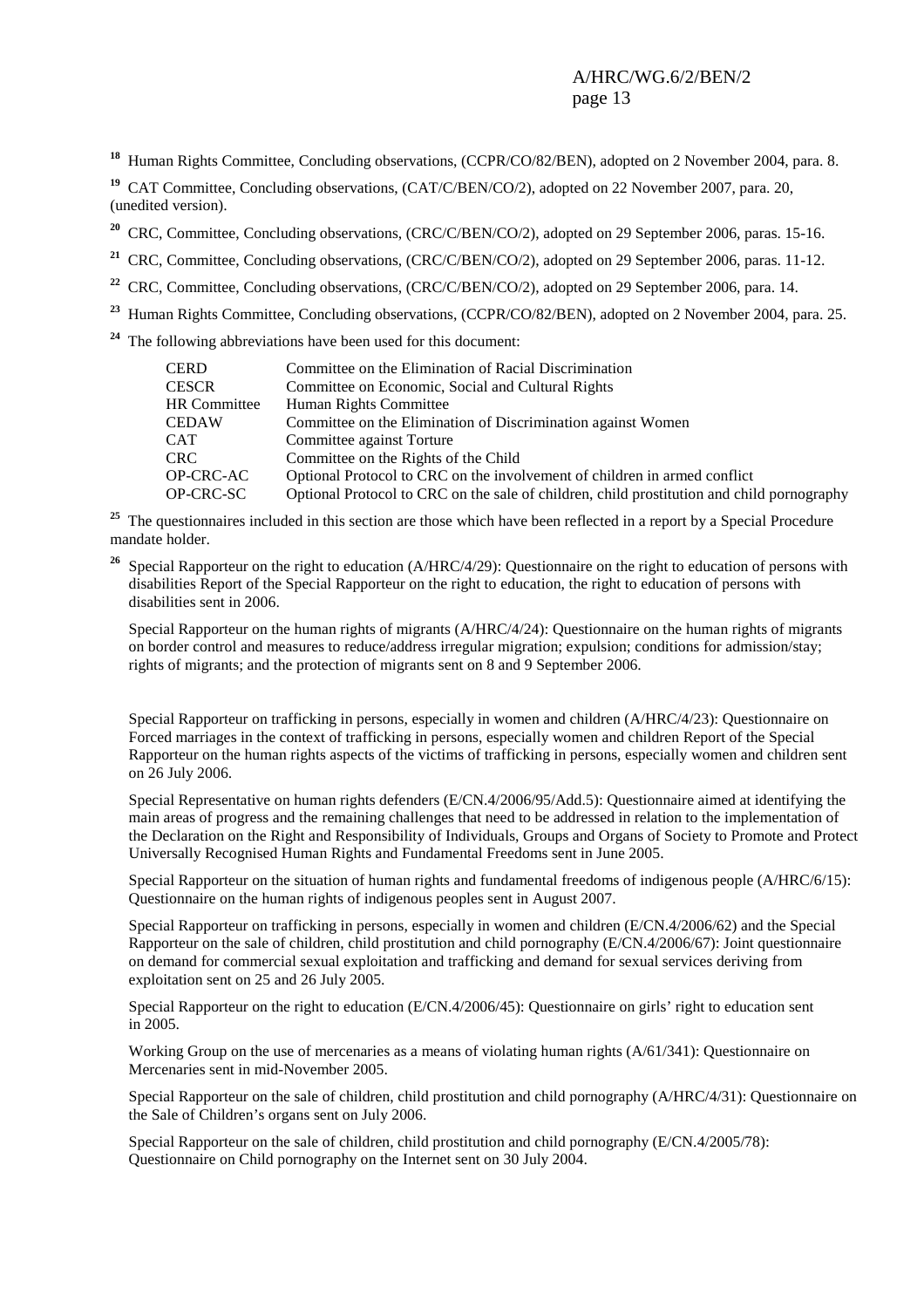Special Rapporteur on the sale of children, child prostitution and child pornography (E/CN.4/2004/9): Questionnaire on the Prevention of child sexual exploitation sent on 29 July 2003.

 Special Representative of the Secretary-General on the issue of human rights and transnational corporations and other business enterprise (A/HRC/4/35/Add.3): Questionnaire to identify policies and practices by which states regulate, adjudicate and otherwise influence corporate actions.

<sup>27</sup> Questionnaire sent jointly by the Special Rapporteur on trafficking in persons especially women and children (E/CN.4/2006/62, para. 24) and the Special Rapporteur on the sale of children, child prostitution and child pornography (E/CN.4/2006/67, para. 22), on demand for commercial sexual exploitation and trafficking and on demand for sexual services deriving from exploitation.

<sup>28</sup> CEDAW, Committee, Concluding observations, (A/60/38), adopted on 22 July 2005, paras. 145-144.

<sup>29</sup> CESCR, Committee, Concluding observations, (E/C.12/Add.78), adopted on 15 May 2002, para. 8.

**<sup>30</sup>** CEDAW, Committee, Concluding observations, (A/60/38), adopted on 22 July 2005, para. 147.

**<sup>31</sup>** Human Rights Committee, Concluding observations, (CCPR/CO/82/BEN), adopted on 2 November 2004, para. 10.

<sup>32</sup> CEDAW, Committee, Concluding observations,  $(A/60/38)$ , adopted on 22 July 2005, para. 148.

<sup>33</sup> CRC, Committee, Concluding observations, (CRC/C/BEN/CO/2), adopted on 29 September 2006, paras. 49-50.

**<sup>34</sup>** Human Rights Committee, Concluding observations, (CCPR/CO/82/BEN), adopted on 2 November 2004, para. 13.

<sup>35</sup> CAT Committee, Concluding observations, (CAT/C/BEN/CO/2), adopted on 22 November 2007, para. 19, (unedited version).

<sup>36</sup> CAT Committee, Concluding observations, (CAT/C/BEN/CO/2), adopted on 22 November 2007, para. 9, (unedited version).

<sup>37</sup> CAT Committee, Concluding observations, (CAT/C/BEN/CO/2), adopted on 22 November 2007, para. 7, (unedited version).

<sup>38</sup> CAT Committee, Concluding observations, (CAT/C/BEN/CO/2), adopted on 22 November 2007, para. 6, (unedited version).

**<sup>39</sup>** Human Rights Committee, Concluding observations, (CCPR/CO/82/BEN), adopted on 2 November 2004, para. 15.

**<sup>40</sup>** CAT Committee, Concluding observations, (CAT/C/BEN/CO/2), adopted on 22 November 2007, para. 21, (unedited version).

**<sup>41</sup>** Human Rights Committee, Concluding observations, (CCPR/CO/82/BEN), adopted on 2 November 2004, para. 15.

**<sup>42</sup>** CAT Committee, Concluding observations, (CAT/C/BEN/CO/2), adopted on 22 November 2007, para. 18, (unedited version).

**<sup>43</sup>** Human Rights Committee, Concluding observations, (CCPR/CO/82/BEN), adopted on 2 November 2004, para. 17.

**<sup>44</sup>** CAT Committee, Concluding observations, (CAT/C/BEN/CO/2), adopted on 22 November 2007, para. 22, (unedited version).

- <sup>45</sup> CRC, Committee, Concluding observations, (CRC/C/BEN/CO/2), adopted on 29 September 2006, paras. 11-12.
- **<sup>46</sup>** Human Rights Committee, Concluding observations, (CCPR/CO/82/BEN), adopted on 2 November 2004, para. 14.
- **<sup>47</sup>** CRC, Committee, Concluding observations, (CRC/C/BEN/CO/2), adopted on 29 September 2006, para. 53.

**<sup>48</sup>** Human Rights Committee, Concluding observations, (CCPR/CO/82/BEN), adopted on 2 November 2004, para. 11 and CESCR, Committee, Concluding observations, (E/C.12/Add.78), adopted on 15 May 2002, para. 12.

**<sup>49</sup>** CRC, Committee, Concluding observations, (CRC/C/BEN/CO/2), adopted on 29 September 2006, para. 54.

**<sup>50</sup>** CAT Committee, Concluding observations, (CAT/C/BEN/CO/2), adopted on 22 November 2007, para. 24, (unedited version).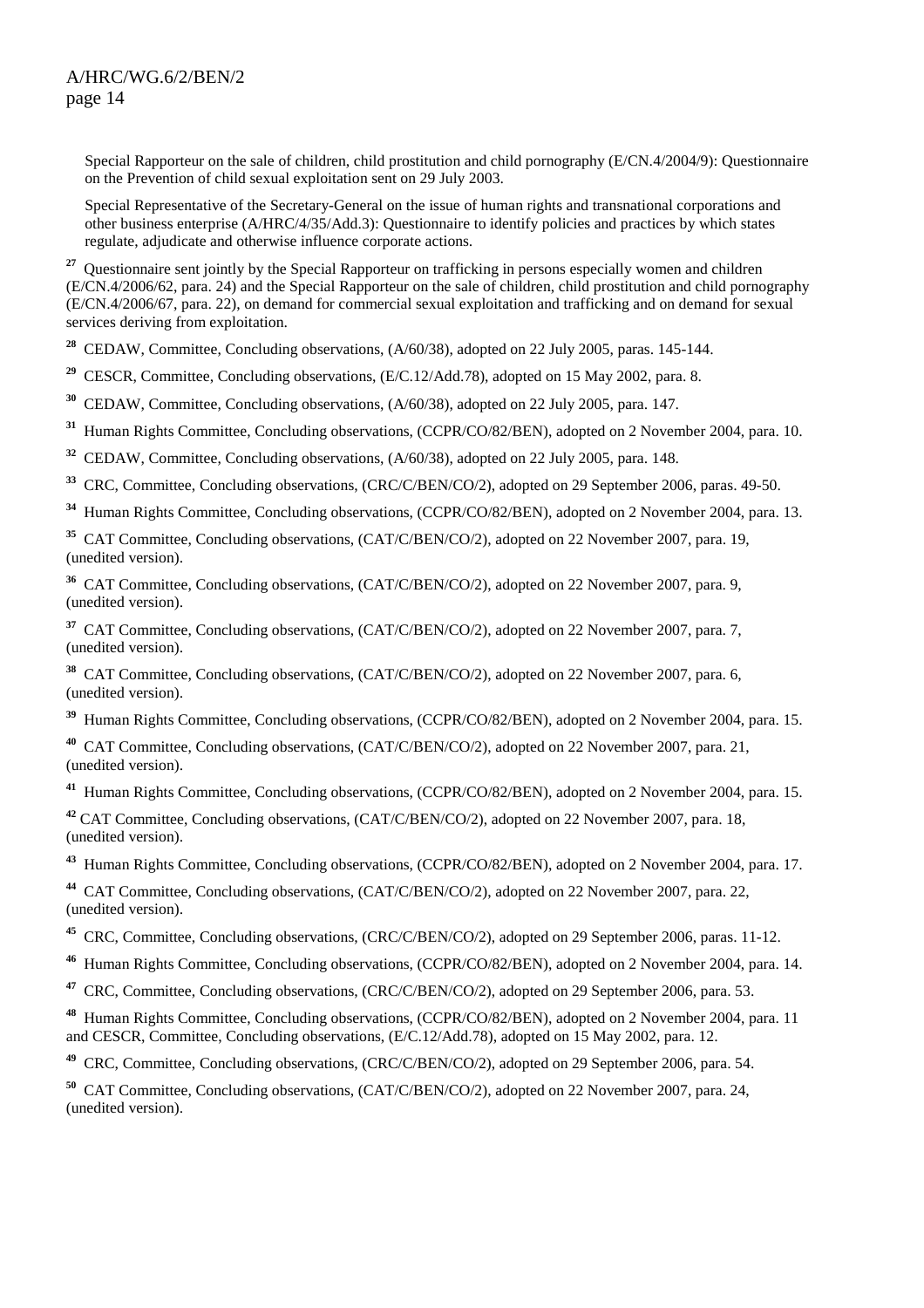- Human Rights Committee, Concluding observations, (CCPR/CO/82/BEN), adopted on 2 November 2004, para. 9.
- Human Rights Committee, Concluding observations, (CCPR/CO/82/BEN), adopted on 2 November 2004, para. 24.
- UNHCR submission to the UPR on Benin, p. 2, citing CCPR/CO/82/BEN, para. 24.
- CRC, Committee, Concluding observations, (CRC/C/BEN/CO/2), adopted on 29 September 2006, para. 71.
- CESCR, Committee, Concluding observations, (E/C.12/Add.78), adopted on 15 May 2002, para. 18.
- UNICEF Submission to the UPR on Benin, p. 4.
- Special Rapporteur on the sale of children, child prostitution and child pornography, A/HRC/4/31/Add.1, para. 25.
- Special Rapporteur on the sale of children, child prostitution and child pornography, A/HRC/4/31/Add.1, para. 26.
- Special Rapporteur on the sale of children, child prostitution and child pornography, A/HRC/4/31/Add.1, para. 27.
- Special Rapporteur on the sale of children, child prostitution and child pornography, A/HRC/4/31/Add.1, para. 29.
- <sup>61</sup> CRC, Committee, Concluding observations, (CRC/C/BEN/CO/2), adopted on 29 September 2006, paras. 73-74.
- CRC, Committee, Concluding observations, (CRC/C/BEN/CO/2), adopted on 29 September 2006, paras. 69-70.
- CRC, Committee, Concluding observations, (CRC/C/BEN/CO/2), adopted on 29 September 2006, paras. 46-47.

 CAT Committee, Concluding observations, (CAT/C/BEN/CO/2), adopted on 22 November 2007, para. 23, (unedited version).

CRC, Committee, Concluding observations, (CRC/C/BEN/CO/2), adopted on 29 September 2006, paras. 39-41.

 CAT Committee, Concluding observations, (CAT/C/BEN/CO/2), adopted on 22 November 2007, paras. 12-13, (unedited version).

- Human Rights Committee, Concluding observations, (CCPR/CO/82/BEN), adopted on 2 November 2004, para. 18.
- CAT Committee, Concluding observations, (CAT/C/BEN/CO/2), adopted on 22 November 2007, para. 11, (unedited version).
- UNHCR submission to the UPR on Benin, p. 1, citing CAT/C/BEN/CO/2, para. 1.
- CAT Committee, Concluding observations, (CAT/C/BEN/CO/2), adopted on 22 November 2007, para. 15, (unedited version).
- Human Rights Committee, Concluding observations, (CCPR/CO/82/BEN), adopted on 2 November 2004, para. 16.
- CAT Committee, Concluding observations, (CAT/C/BEN/CO/2), adopted on 22 November 2007, para. 14, (unedited version).
- CRC, Committee, Concluding observations, (CRC/C/BEN/CO/2), adopted on 29 September 2006, paras. 75-76.
- Human Rights Committee, Concluding observations, (CCPR/CO/82/BEN), adopted on 2 November 2004, para. 20.
- Special Rapporteur on the right to freedom of opinion and expression, E/CN.4/2005/64/Add.1, paras. 102 and 103.
- Human Rights Committee, Concluding observations, (CCPR/CO/82/BEN), adopted on 2 November 2004, para. 22.
- Human Rights Committee, Concluding observations, (CCPR/CO/82/BEN), adopted on 2 November 2004, para. 23.
- CEDAW, Committee, Concluding observations, (A/60/38), adopted on 22 July 2005, para. 153-154.
- CESCR, Committee, Concluding observations, (E/C.12/Add.78), adopted on 15 May 2002, para. 15.
- CESCR, Committee, Concluding observations, (E/C.12/Add.78), adopted on 15 May 2002, para. 16.
- CESCR, Committee, Concluding observations, (E/C.12/Add.78), adopted on 15 May 2002, para. 7.
- CESCR, Committee, Concluding observations, (E/C.12/Add.78), adopted on 15 May 2002, para. 10.
- CESCR, Committee, Concluding observations, (E/C.12/Add.78), adopted on 15 May 2002, para. 14.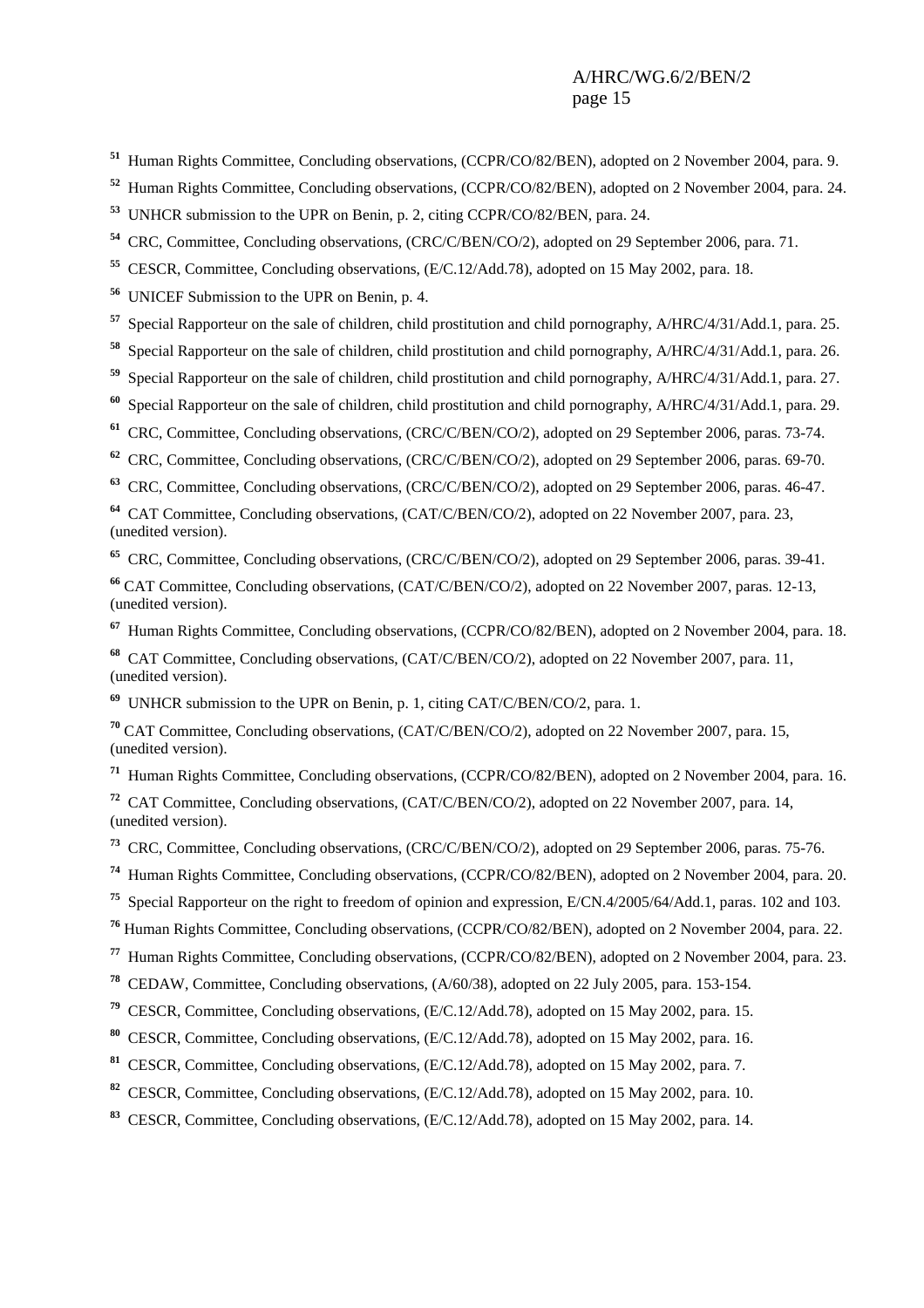- CESCR, Committee, Concluding observations, (E/C.12/Add.78), adopted on 15 May 2002, para. 29.
- CESCR, Committee, Concluding observations, (E/C.12/Add.78), adopted on 15 May 2002, para. 33.
- CESCR, Committee, Concluding observations, (E/C.12/Add.78), adopted on 15 May 2002, para. 36.
- CRC, Committee, Concluding observations, (CRC/C/BEN/CO/2), adopted on 29 September 2006, paras. 59-60.
- CESCR, Committee, Concluding observations, (E/C.12/Add.78), adopted on 15 May 2002, paras. 21 and 22.
- CESCR, Committee, Concluding observations, (E/C.12/Add.78), adopted on 15 May 2002, paras. 21 and 22.
- CESCR, Committee, Concluding observations, (E/C.12/Add.78), adopted on 15 May 2002, para. 40.
- UN-HABITAT submission to the UPR on Benin, p. 2.
- <sup>92</sup> CEDAW, Committee, Concluding observations, (A/60/38), adopted on 22 July 2005, paras. 157-158.
- CRC, Committee, Concluding observations, (CRC/C/BEN/CO/2), adopted on 29 September 2006, para. 55.
- <sup>94</sup> CESCR, Committee, Concluding observations, (E/C.12/Add.78), adopted on 15 May 2002, paras. 23 and 24.
- CESCR, Committee, Concluding observations, (E/C.12/Add.78), adopted on 15 May 2002, para. 43.
- <sup>96</sup> CRC, Committee, Concluding observations, (CRC/C/BEN/CO/2), adopted on 29 September 2006, paras. 51-52.
- <sup>97</sup> UNICEF submission to the UPR on Benin, p. 2.
- FAO submission to the UPR on Benin, p. 1.
- <sup>99</sup> CRC, Committee, Concluding observations, (CRC/C/BEN/CO/2), adopted on 29 September 2006, paras. 57-58.
- See the Stratégie de Coopération de l'OMS avec les Pays, Benin, 2004-2008, pp. 9-11 accessible at http://www.who.int/countryfocus/cooperation\_strategy/ccs\_ben\_fr.pdf (accessed on 4 March 2008).
- CESCR, Committee, Concluding observations, (E/C.12/Add.78), adopted on 15 May 2002, paras. 19 and 38.
- CESCR, Committee, Concluding observations, (E/C.12/Add.78), adopted on 15 May 2002, para. 25
- CESCR, Committee, Concluding observations, (E/C.12/Add.78), adopted on 15 May 2002, para. 26
- CESCR, Committee, Concluding observations, (E/C.12/Add.78), adopted on 15 May 2002, para. 44.
- <sup>105</sup> CESCR, Committee, Concluding observations, (E/C.12/Add.78), adopted on 15 May 2002, para. 45.
- CEDAW, Committee, Concluding observations, (A/60/38), adopted on 22 July 2005, paras. 155-156.
- <sup>107</sup> CRC, Committee, Concluding observations, (CRC/C/BEN/CO/2), adopted on 29 September 2006, paras. 61-62.
- UNICEF submission to the UPR on Benin p. 2.
- <sup>109</sup> UNHCR submission to the UPR on Benin, p. 1, citing CRC/C/BEN/CO/2, paras. 65-66.
- <sup>110</sup> CRC, Committee, Concluding observations, (CRC/C/BEN/CO/2), adopted on 29 September 2006, paras. 65-67.
- UNHCR, Global Appeal Report, Geneva, 2006, p. 170.
- Human Rights Committee, Concluding observations, (CCPR/CO/82/BEN), adopted on 2 November 2004, para. 12.
- Special Rapporteur on the right to education, E/CN.4/2005/50, para. 76.
- Special Rapporteur on the right to education, E/CN.4/2004/45, Table 1, p. 11.
- Special Rapporteur on the right to education, E/CN.4/2006/45, para. 62.
- UNICEF submission UPR on Benin, pp. 3-4.
- CRC, Committee, Concluding observations, (CRC/C/BEN/CO/2), adopted on 29 September 2006, para. 3.
- UNICEF, State of the World's Children Report 2006, New York, 2005, pp. 54-55.